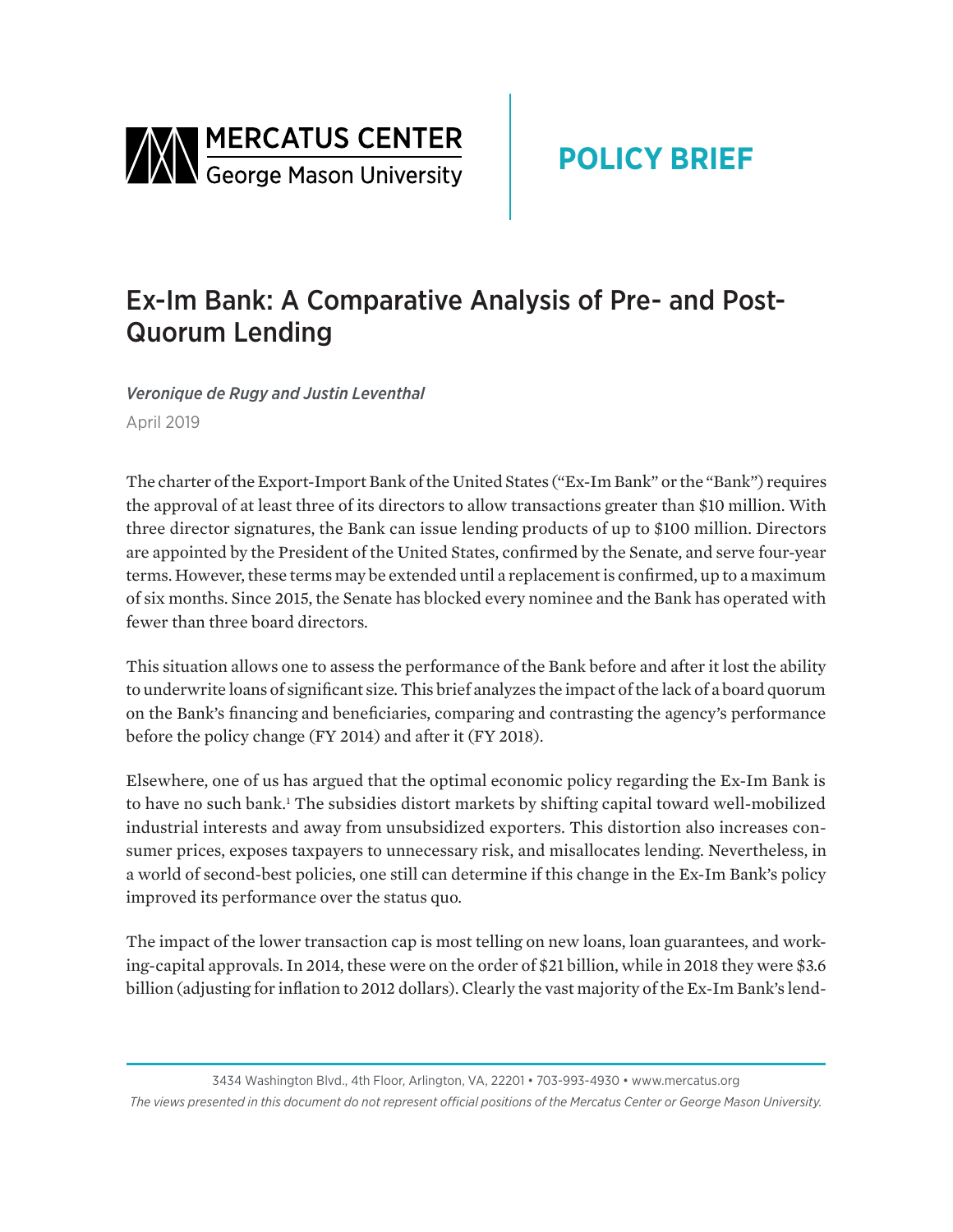two questions: who was benefiting from the Bank's financing before, and who is benefitting now? The first question has been aptly answered and documented: it was well-connected giant manufactures that benefited. The answer to the second question is offered in what follows.

The lack of a quorum has been decried by advocates of the Ex-Im Bank. Many politicians and interest groups fear that the much-smaller lending cap would have deleterious effects on American exporters and their sales. Yet we find these fears to be unwarranted.

We find, first, that big-ticket beneficiaries of the Ex-Im Bank have easy access to capital markets, and therefore they still have the ability to finance their exporting activities. Second, small and medium-sized exporting firms continue to receive loans from the Bank, and their share of the Bank's portfolio has grown. Third, contrary to the fears of many, US exports have not collapsed. We also find that the Ex-Im Bank has reduced significantly the financing of foreign companies in stable economies and of companies heavily subsidized by their own governments.

## **SECTION 1. THE CURRENT STATE OF THE EX-IM BANK**

#### Ex-Im Authorization

In its currently authorized but quorumless state, the Ex-Im Bank faces a nominal limit of \$10 million per deal. This cap is only 10 percent of its prior capacity. As a result, the amount of money the Bank has appropriated has gone down considerably (see figure 1). This owes to the fact that a nominal \$10 million cap limits large firms' incentive to pursue Ex-Im Bank financing. In FY 2014, the Bank authorized \$21 billion (in 2012 dollars) in deals, including loans, loan guarantees, working capital, and insurance. By FY 2018, that amount had decreased to \$3.6 billion (in 2012 dollars).

The nominal \$10 million cap has resulted in a dramatic decrease in the average size of Ex-Im Bank approvals between FY 2014 and FY 2018, from \$6.7 million each for 3,157 transactions to \$1.9 million each for 1,968 transactions. The number of companies served by the Bank decreased by 1,189.

#### Impact on Taxpayers' Exposure

To dispense loans, working capital, and guarantees, the Bank necessarily exposes taxpayers to risks of losses. From 1997 through 2008, the Ex-Im Bank's exposure hovered at approximately \$60 billion each year in nominal dollars. This means it grew from \$38 billion in 1997 to \$55 billion in 2008, adjusted for inflation (see figure 2). In the postrecession years until 2015 the Bank's exposure skyrocketed, reaching \$116 billion in 2013. While this annual risk exposure began decreasing slightly in 2014, the rate of the decrease greatly accelerated in 2015, the year the Ex-Im Bank lost its quorum.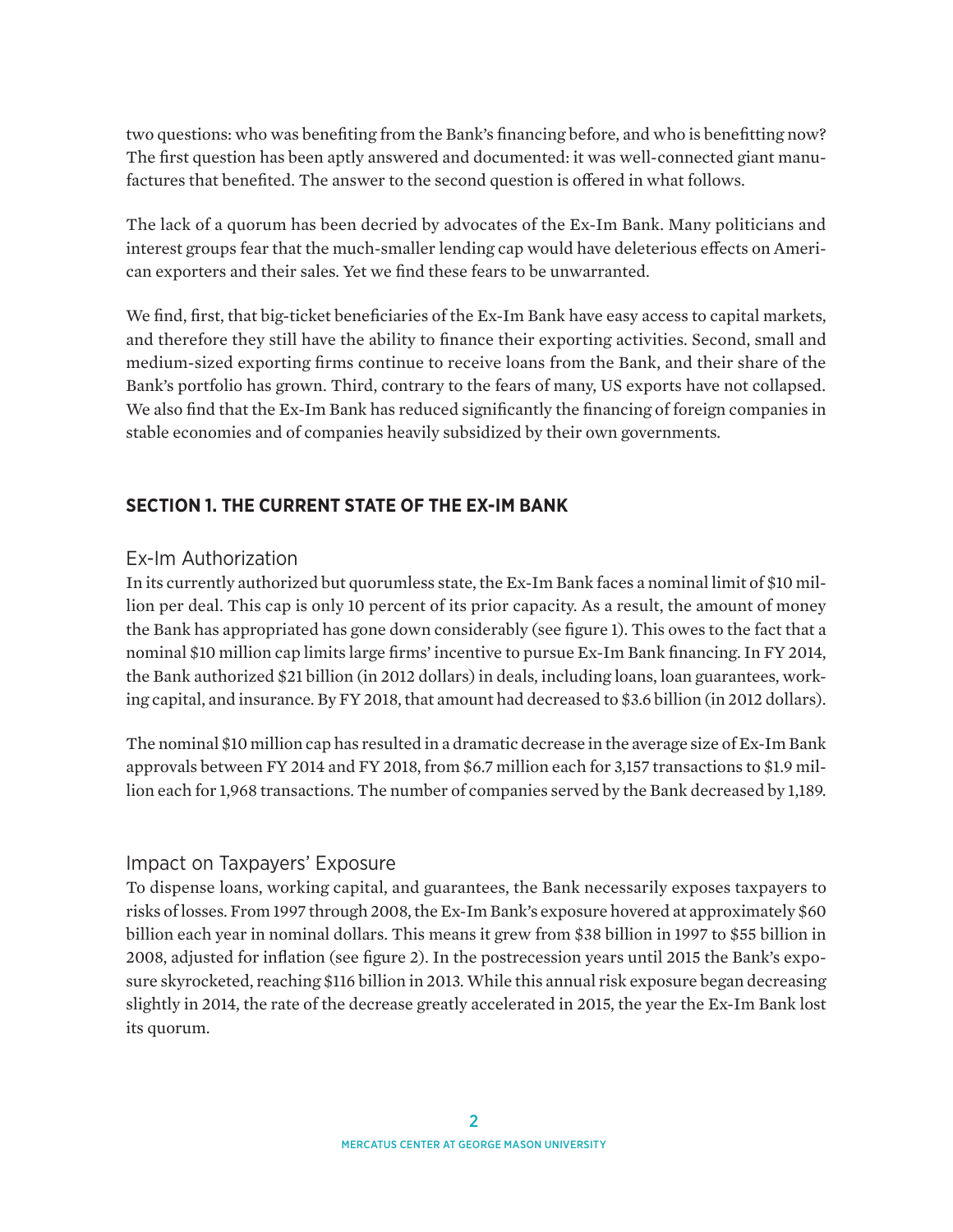

Figure 1. Total Dollar Value of Ex-Im Approvals for All Programs by Fiscal Year (2012 Dollars)

Sources: Export-Import Bank of the United States, "Authorizations from 10/01/2006 thru 12/31/2017," accessed March 19, 2019, [https://data](https://data.exim.gov/dataset/Authorizations-From-10-01-2006-Thru-09-30-2018/vbhv-d8am/data) [.exim.gov/dataset/Authorizations-From-10-01-2006-Thru-12-31-2017/vbhv-d8am/data](https://data.exim.gov/dataset/Authorizations-From-10-01-2006-Thru-09-30-2018/vbhv-d8am/data); Oregon State University, "Download Conversion Factors," accessed March 19, 2019, [https://liberalarts.oregonstate.edu/download-conversion-factors.](https://liberalarts.oregonstate.edu/download-conversion-factors)

With approvals dropping dramatically, the Bank's risk exposure fell in 2018 to \$66 billion, just above its 2009 level. This exposure will continue to decrease as long as the nominal cap of \$10 million per transaction remains in place.



Figure 2. Total Exposure of the Ex-Im Bank by Year (2012 Dollars)

Sources: Ex-Im Bank of the United States, "Annual Reports," accessed March 19, 2019, [https://www.exim.gov/news/reports/annual-reports;](https://www.exim.gov/news/reports/annual-reports) Oregon State University, "Download Conversion Factors."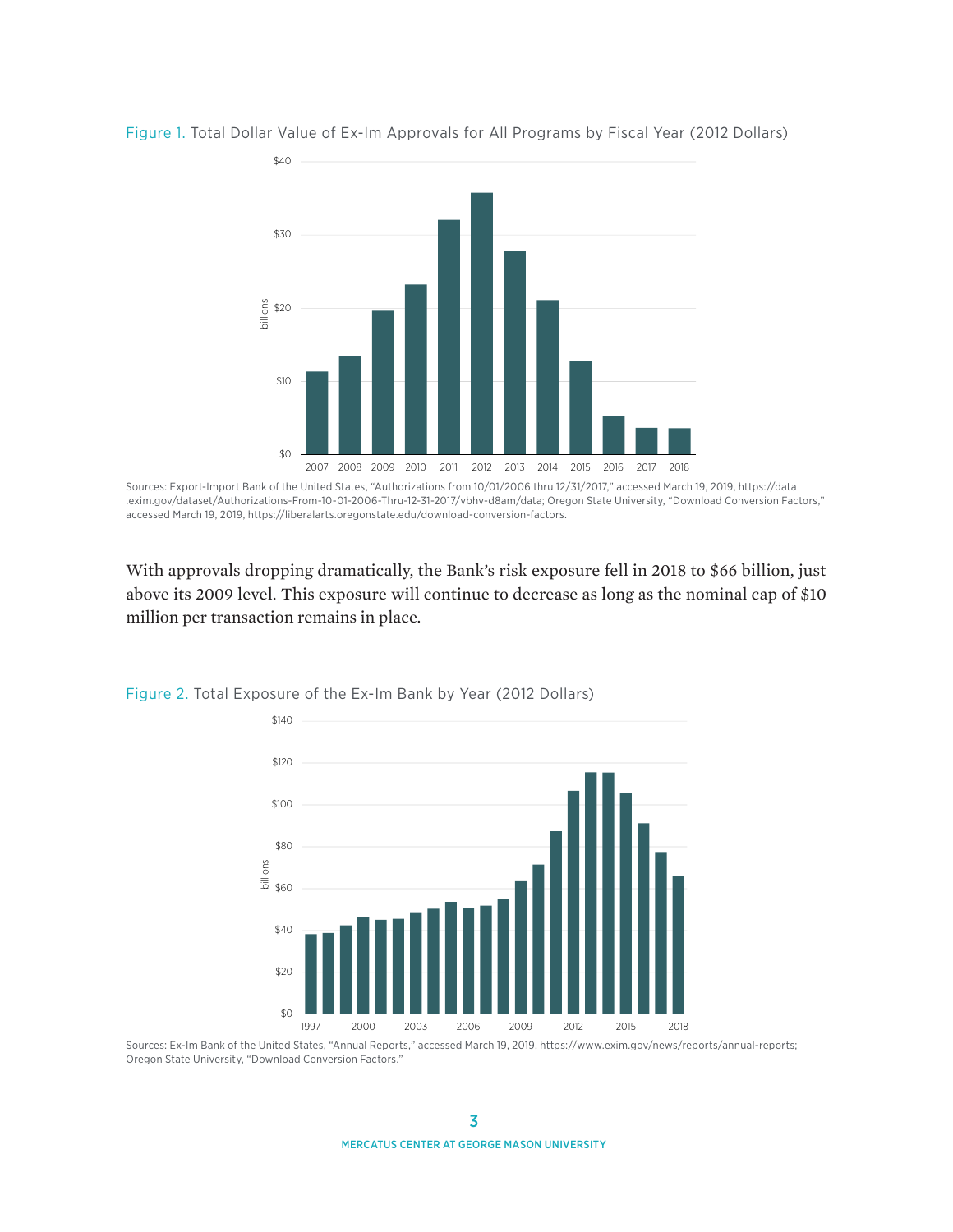Most of its advocates fail to adequately address the issue of the Bank's risk exposure. In fact, the Bank is often justified as a source of income for taxpayers. This claim is entirely an artifact of the accounting method used to calculate gains and losses, and using a different method yields diametrically opposite results.

In 2014, before the Bank lost its quorum, the Congressional Budget Office (CBO) estimated the budget effects of the Ex-Im Bank from 2015 through 2024 using Fair Credit and Reporting Act (FCRA) standards as well as Fair-Value standards. The CBO found that using the former method showed a \$14 billion positive revenue effect of the Ex-Im Bank on the federal budget, whereas the Fair-Value method showed a \$2 billion *loss* of revenue (both measured in 2015 dollars).2

The Fair-Value method of accounting is used by the private sector. Shifting to this method of accounting for the Ex-Im Bank would take market risks into consideration, unlike the FCRA method, which doesn't. Given that the Ex-Im Bank frequently only charges an interest rate of the "prime rate minus 0.5%," it is unsurprising the Fair-Value accounting method shows a loss. The prime rate is the interest rate banks give their most reliable borrowers. By offering a rate *below* the prime, the Ex-Im Bank fails to fully charge for the riskiness of the loans that it dispenses.

### Impact on Exports

The core mission of the Ex-Im Bank is the promotion of exports.<sup>3</sup> Supporters of the Bank argue that it is an important tool for boosting US exports. For instance, President Obama in 2010 claimed that an expansion of the Bank's budget authority could help double US exports within five years.<sup>4</sup> The president argued that the Ex-Im Bank paved a sure path to growth and jobs, despite previously campaigning against it.<sup>5</sup>

Under its charter, the Ex-Im Bank should assist US exporters to compete abroad when (1) their customers are not credit worthy enough to get a loan or (2) their competitors are benefiting from foreign subsidies.

Additionally, in May of 2015, John Bolton, who is now national security advisor, wrote that the United States needed to keep the quorum at the Ex-Im Bank as a strategic move to promote US interests.<sup>6</sup> Bolton's assertion echoes claims from Jeffery Gerrish, former deputy US trade representative and the current acting president of the Ex-Im Bank, who declared that "by restoring the Export-Import Bank's board quorum, EXIM will be able to help level the playing field."7

As the Cato Institute's Sallie James reminded readers in 2011, "This emphasis on exports is tied up with the longstanding notion that the Bank helps to improve the U.S. balance of trade. During the Ex-Im Bank reauthorization debate of 2001, the US Chamber of Commerce said that 'last year's record \$369.7 billion trade deficit highlights the need for full funding for the US Export-Import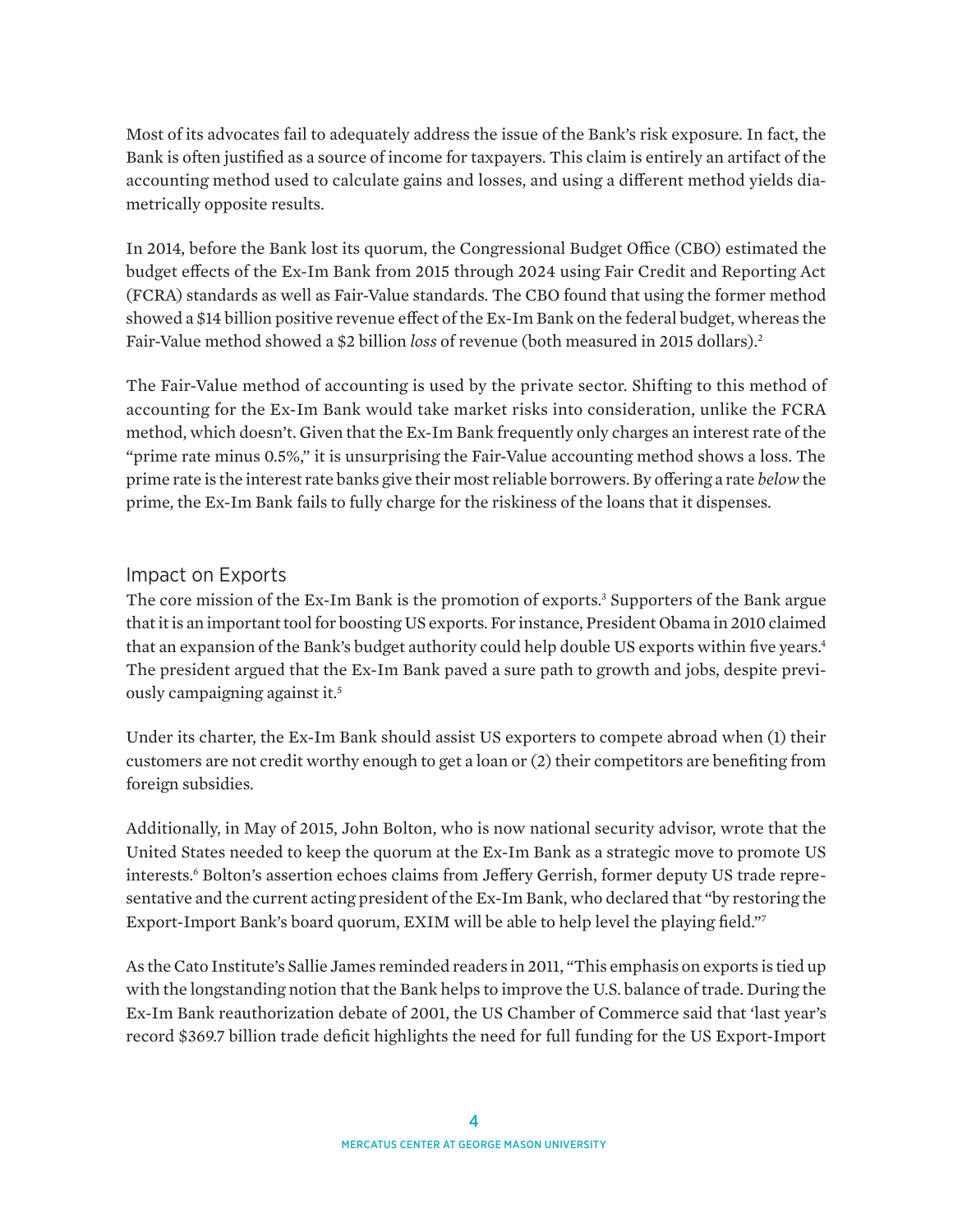Bank in order to advance American products overseas and correct the growing imbalance between imports and exports.'"8

The implicit assumption of the Ex-Im Bank's proponents is that the total level of US exports is directly and positively related to the activity of the Bank. If this assumption were valid, it would mean that a significant reduction in the Bank's financing authority would be followed by a sharp fall in US exports.

Yet the data show that, in general, US exports have *not* been affected by the significant reduction in Ex-Im Bank financing that started in 2012 and continued through the loss of quorum in 2015. Nor has the US trade balance been much affected.

According to the International Trade Administration (ITA), in 2014 the United States exported \$1.7 trillion in goods (see figure 3). By 2018 this figure had risen very slightly to \$1.8 trillion. This shows no major change despite a 72 percent drop in the Ex-Im Bank's financing during that time. In fact, the level of exports in 2018, when the Ex-Im Bank's financing was at a minimum, was \$266 billion higher than in 2012, when the Ex-Im Bank's financing was at its peak.

The Ex-Im Bank does not support US service exports, and therefore the portion of all exports supported by the Ex-Im Bank is even smaller than reported earlier. Another measure of US exports this one from the Federal Reserve Bank of St. Louis—finds that in 2014 the United States' exports of goods and services were \$2.4 trillion, which rose to \$2.5 trillion in 2018.9 This fact leads to a similar conclusion that the withdrawal of Ex-Im Bank funds from the export-financing market did not have a significant effect on total US exports, which continued to follow their historical pattern



Figure 3. Total Dollar Value of US Exports (2012 Dollars)

Sources: International Trade Administration, "Product Profiles of U.S. Merchandise Trade with a Selected Market," accessed on March 19, 2019, [http://tse.export.gov/tse/TSEReports.aspx?DATA=NTD&39.1183579&-77.211762&false](http://tse.export.gov/tse/TSEReports.aspx?DATA=NTD); Oregon State University, "Download Conversion Factors."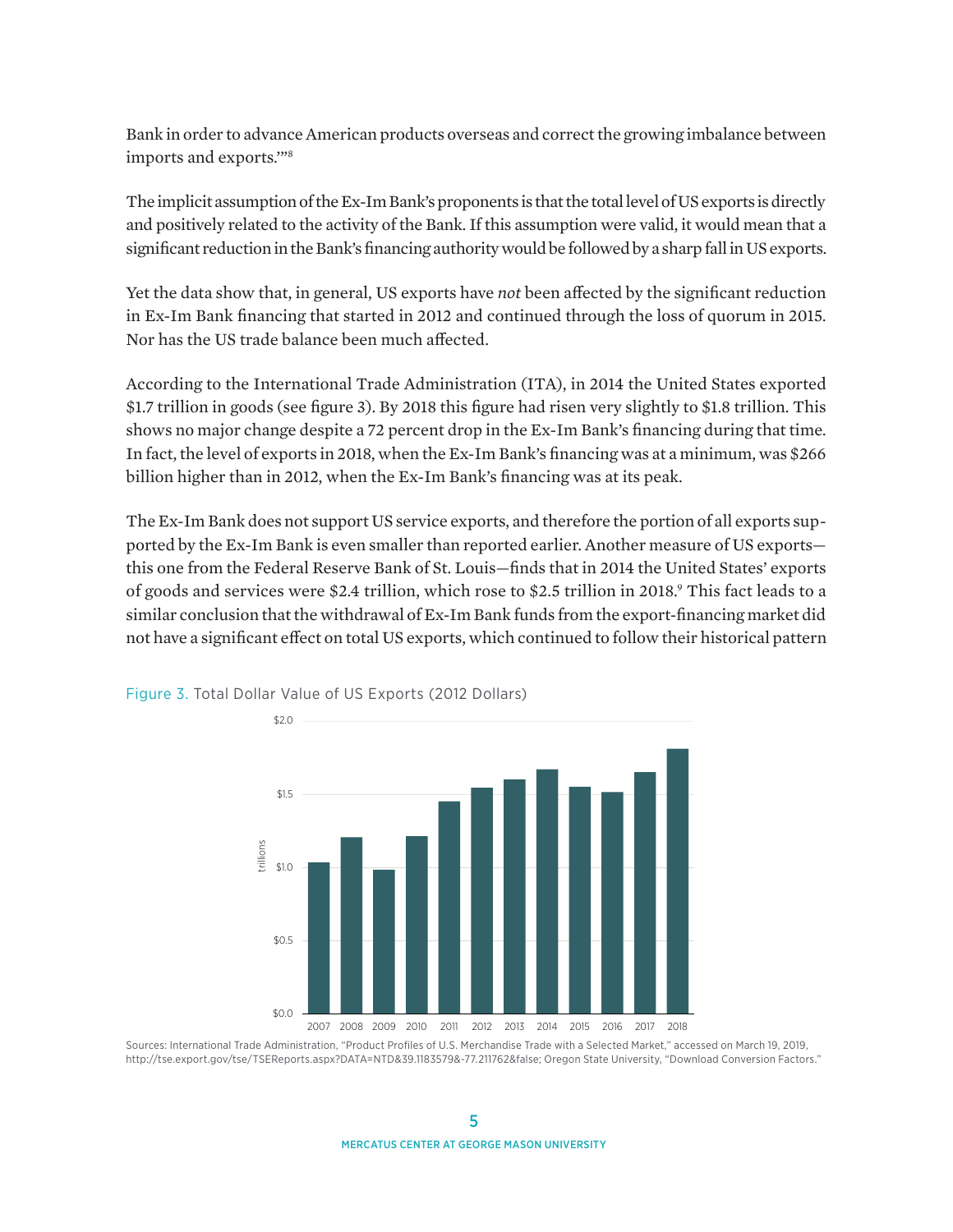of increasing. The only exceptions to this pattern were temporary and were generally limited to periods of economic recession or depression.

Monthly trade numbers from the US Department of Commerce show a downward shift in US merchandise exports beginning in January 2015, six months before the Bank's charter expired (see figure 4). Service exports decreased at the same time. Because the Ex-Im Bank has no interaction with service exports, and because the reduction in service exports coincides with reductions of merchandise exports, the change in Ex-Im Bank funding clearly does not explain the reduction of merchandise exports.

Also, when compared with the same period in 2016, the 2017 data show exports rebounding without any change in the status of the Ex-Im Bank other than the continuing decline in its overall financing. As noted by our colleague Dan Griswold, "the bottom line is that U.S. export growth was decelerating beginning in 2012 and has picked up again in 2017, driven mostly by global growth rates. The Export-Import Bank's status was simply not a factor."10

These findings should not surprise anyone. First, the share of exports backed by the Bank was always relatively small. As will be discussed in more detail later, Ex-Im Bank activity reached a peak in 2012 at 3.23 percent of exports, but on average from 2007 through 2018 was less than 2 percent. It now stands at 0.41 percent.

Second, the 3.23 percent of US exports backed by the Ex-Im Bank in 2012 includes only goods and not services. According to the Census Bureau, in 2012 goods exported totaled \$1.6 trillion, whereas



Figure 4. Dollar Value of Monthly US Exports, January 2013 through November 2018 (2012 Dollars)

Sources: World Trade Organization, "Monthly Merchandise Trade Value," accessed March 19, 2019, [https://www.wto.org/english/res\\_e/statis\\_e](https://www.wto.org/english/res_e/statis_e/short_term_stats_e.htm) [/short\\_term\\_stats\\_e.htm](https://www.wto.org/english/res_e/statis_e/short_term_stats_e.htm); Oregon State University, "Download Conversion Factors."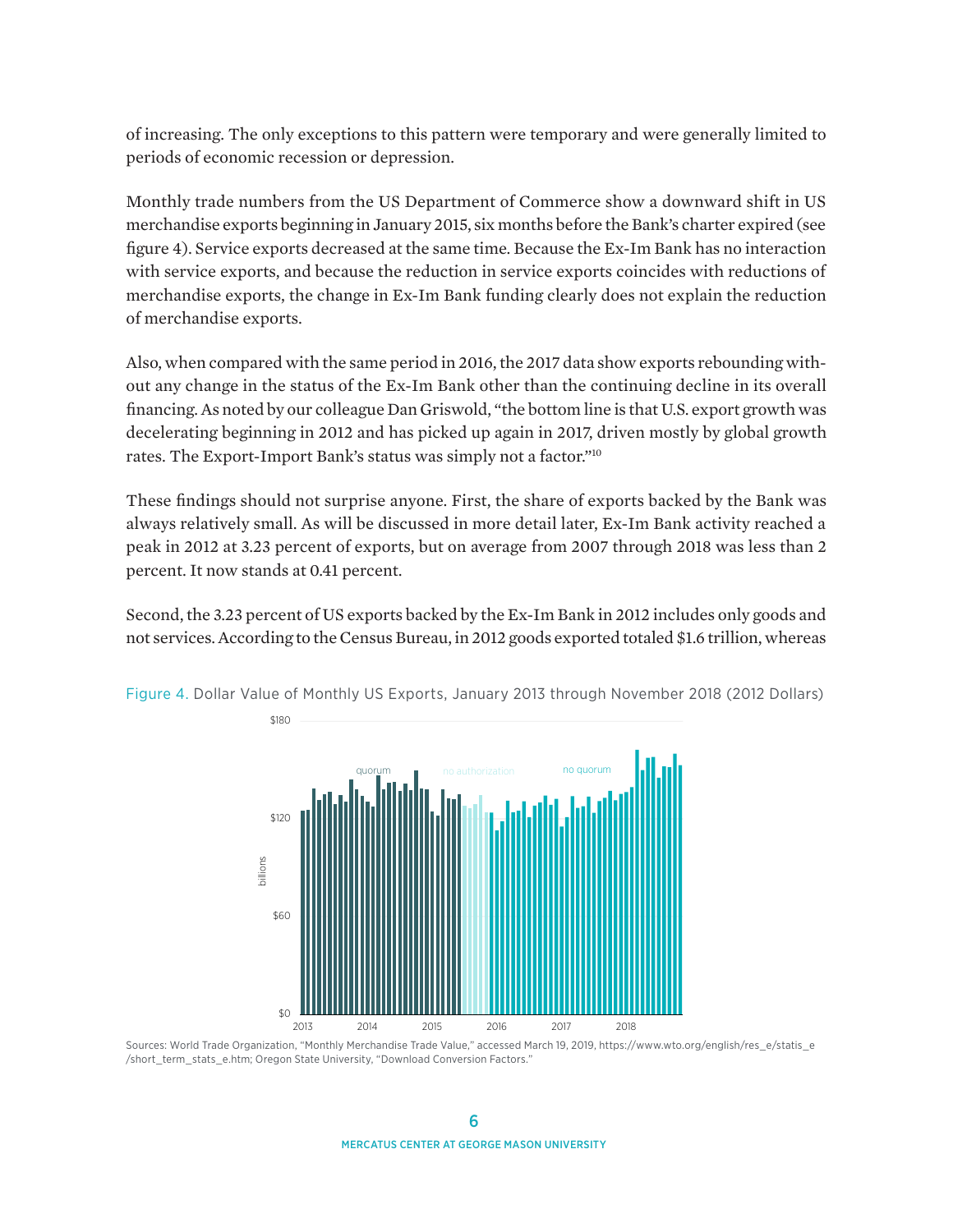service exports totaled \$656 billion.<sup>11</sup> These figures drop the total portion of US exported goods backed by the Ex-Im Bank at its peak of activity to only 1.6 percent of all US exports.

The Ex-Im Bank has never had more than a negligible effect on the health of US exports, so it is not surprising that the Ex-Im Bank's recent contraction of lending activity followed this pattern.

This finding is consistent with an extensive economic literature that shows that export subsidies do very little to affect the overall level of exports and the balance of trade in a large economy like the United States. A country's trade balance is driven largely by underlying macroeconomic factors, such as the ratio of savings to investment or by the attractiveness of its investment climate.

While Ex-Im Bank financing has no real effect on the overall level of exports, it does have an impact on which particular exporters get propped up by government funding and which do not. In other words, the Bank distorts capital markets by shifting financing for the benefit of its clients. For instance, as discussed in the next section, a small number of large manufacturers benefit from a vast majority of the funding. In particular, the aerospace industry is a favorite of the federal government when it comes to boosting exports with subsidies. The reduction in Ex-Im Bank financing means that more resources are now being directed by market forces rather than by politics.

### **SECTION 2. THE NEW ALLOCATION OF EX-IM FINANCING**

As mentioned earlier, the main consequence of the Bank's loss of its quorum was to set a limit of \$10 million per deal. This reduction resulted in a dramatic decrease in both the Ex-Im Bank's financing levels and in taxpayers' risk exposure. It has also permitted us to study the composition of firms and countries that benefit from Ex-Im Bank support under the two lending regimes.

#### Big Businesses

Until 2015, the Ex-Im Bank was known for its steady support of large companies. As the data show in figure 5, on the domestic side, 65 percent of the Bank's financing benefited 10 giant manufacturers, including General Electric and Caterpillar.<sup>12</sup> But the biggest beneficiary of all was Boeing, which benefited from 40 percent of all the Ex-Im Bank's financing and 68 percent of all loan guarantees.13 Owing to this favoritism, critics dubbed the Ex-Im Bank "the Boeing Bank."

Under the new operating restrictions, things have changed dramatically. None of the top 10 companies of 2014 even appear in the top 10 list of beneficiaries in 2018. By 2018, Boeing disappeared entirely from the Ex-Im Bank's portfolio (see figure 6).

Boeing has still managed to prosper during the past few years despite this cut to its government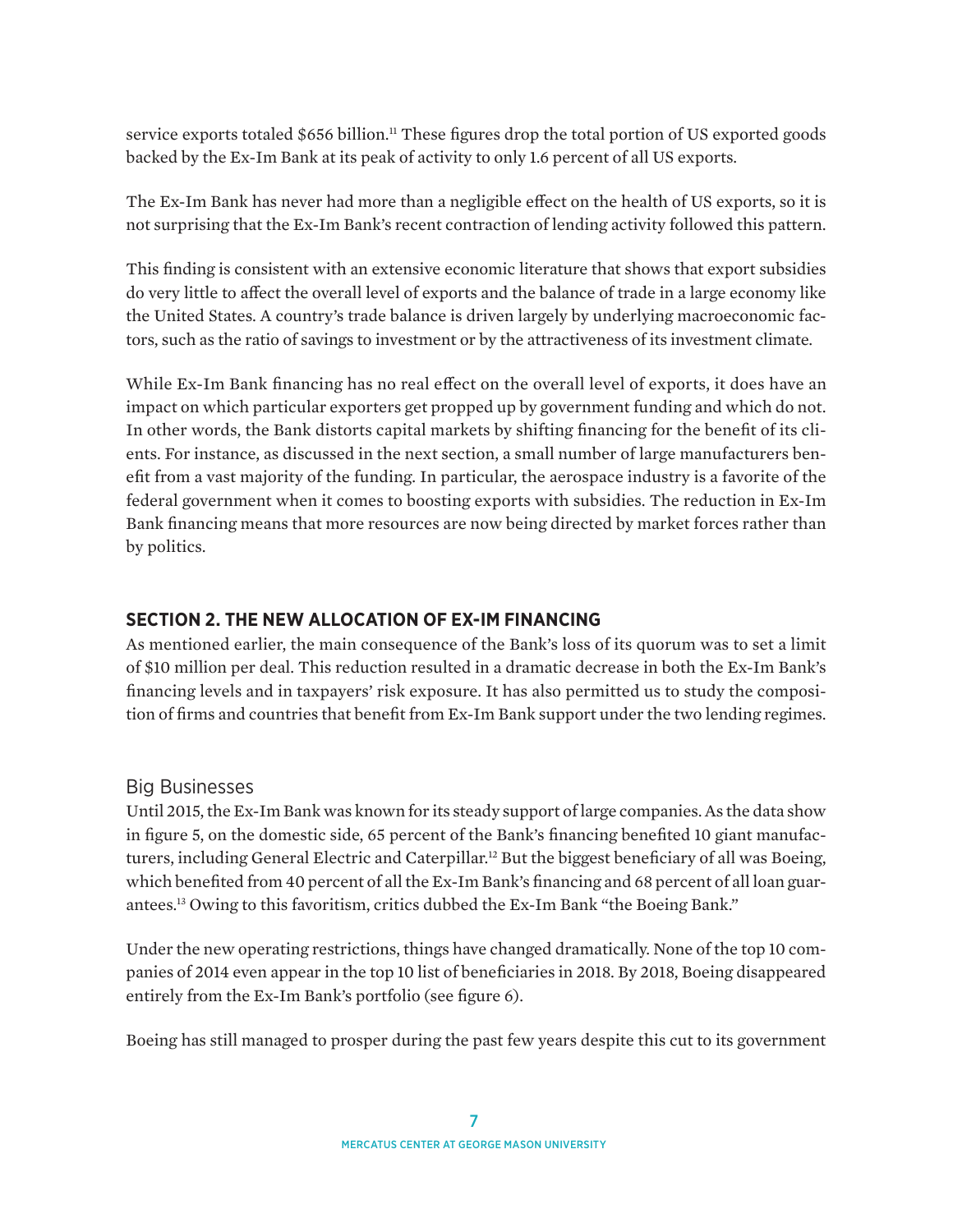

#### Figure 5. Top 10 US Ex-Im Bank Beneficiaries in 2014 (2012 Inflation Adjusted Dollars)

Source: Export-Import Bank of the United States, "Authorizations from 10/01/2006 thru 06/30/2018," accessed March 19, 2019, [https://data](https://data.exim.gov/dataset/Authorizations-From-10-01-2006-Thru-09-30-2018/vbhv-d8am/data) [.exim.gov/dataset/Authorizations-From-10-01-2006-Thru-12-31-2017/vbhv-d8am/data.](https://data.exim.gov/dataset/Authorizations-From-10-01-2006-Thru-09-30-2018/vbhv-d8am/data) Oregon State University, "Download Conversion Factors."



#### Figure 6. Top 10 US Ex-Im Bank Beneficiaries in 2018 (2012 Inflation Adjusted Dollars)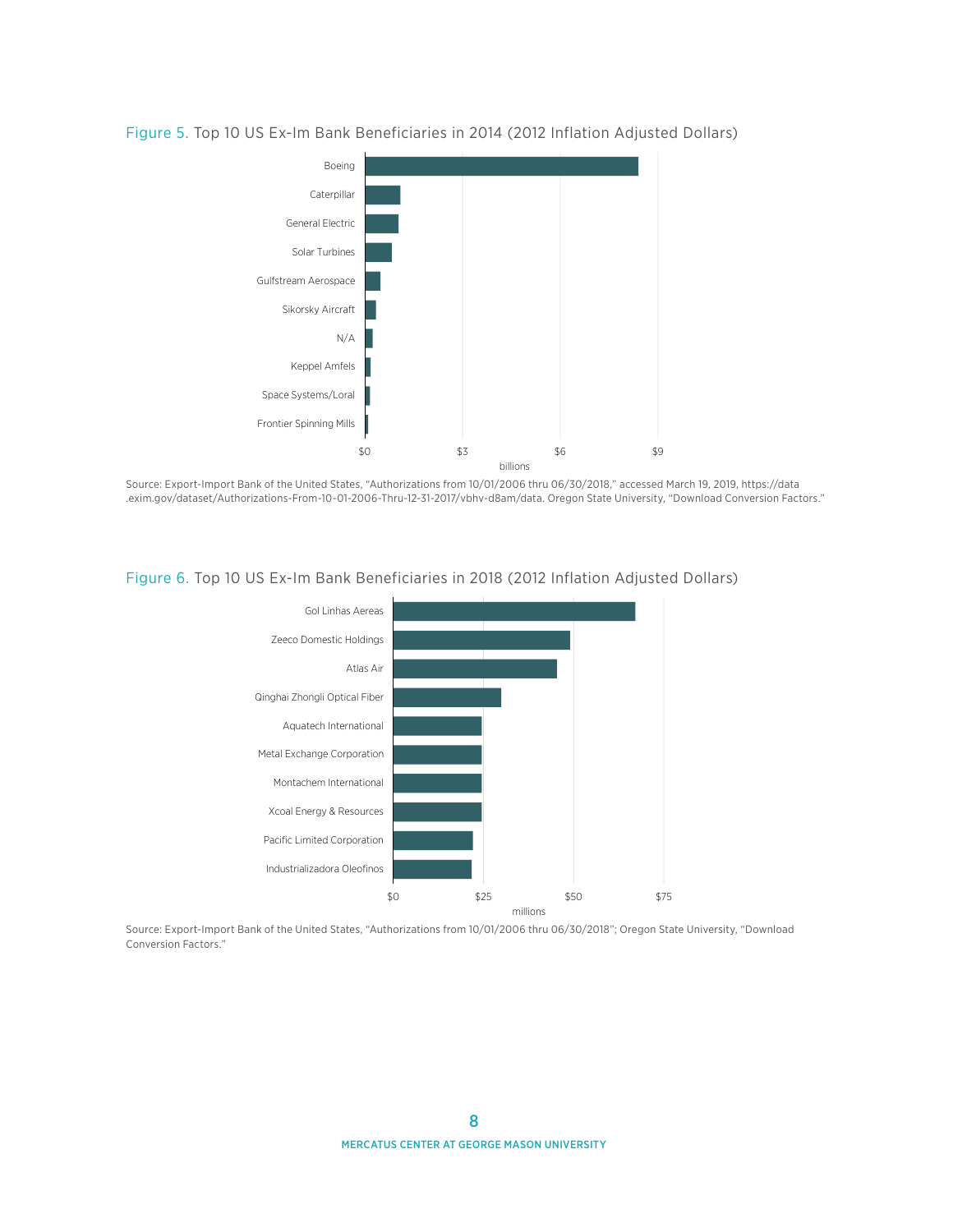

Figure 7. Ex-Im Bank Aid Directed to the Aircraft and Aircraft Manufacturing Industries

Source: Export-Import Bank of the United States, "Authorizations from 10/01/2006 thru 06/30/2018."

largesse. From 2014 to 2017, Boeing's profits and stock prices increased even though the company had to shop for export financing in the marketplace. This pattern continued after 2017 as well, giving Boeing what was possibly its best ever year in 2018 with sales of \$101.1 billion, including an increased number of aircraft exported (from 763 in 2017 to 806 in 2018).<sup>14</sup>

Boeing is now having "its highest-ever level" of backlog orders.15 It seems that the aeronautical giant did not have difficulty finding other sources for their export financing needs.

As shown in figure 7, the reduction in government lending subsidies for Boeing also affected the total level of financing for producers of aircraft and aircraft parts: from 41 percent to 4 percent of the Ex-Im Bank's loans, loan guarantees, export insurance, and working capital. This makes sense given that exports in the aircraft manufacturing industry currently enjoy historically low financing costs.<sup>16</sup>

The same trend is visible with all other large domestic beneficiaries of the Ex-Im Bank. This is true in spite of the fact that some of them, such as General Electric and Caterpillar, experienced financial difficulties not related to the Ex-Im Bank transaction cap.<sup>17</sup>

#### Small Businesses

One recurring argument from Bank supporters is that export subsidies are needed to support small businesses. These supporters point out that as of 2014 (before the change at the Ex-Im Bank) close to 90 percent of all Ex-Im Bank transactions went to small businesses.<sup>18</sup>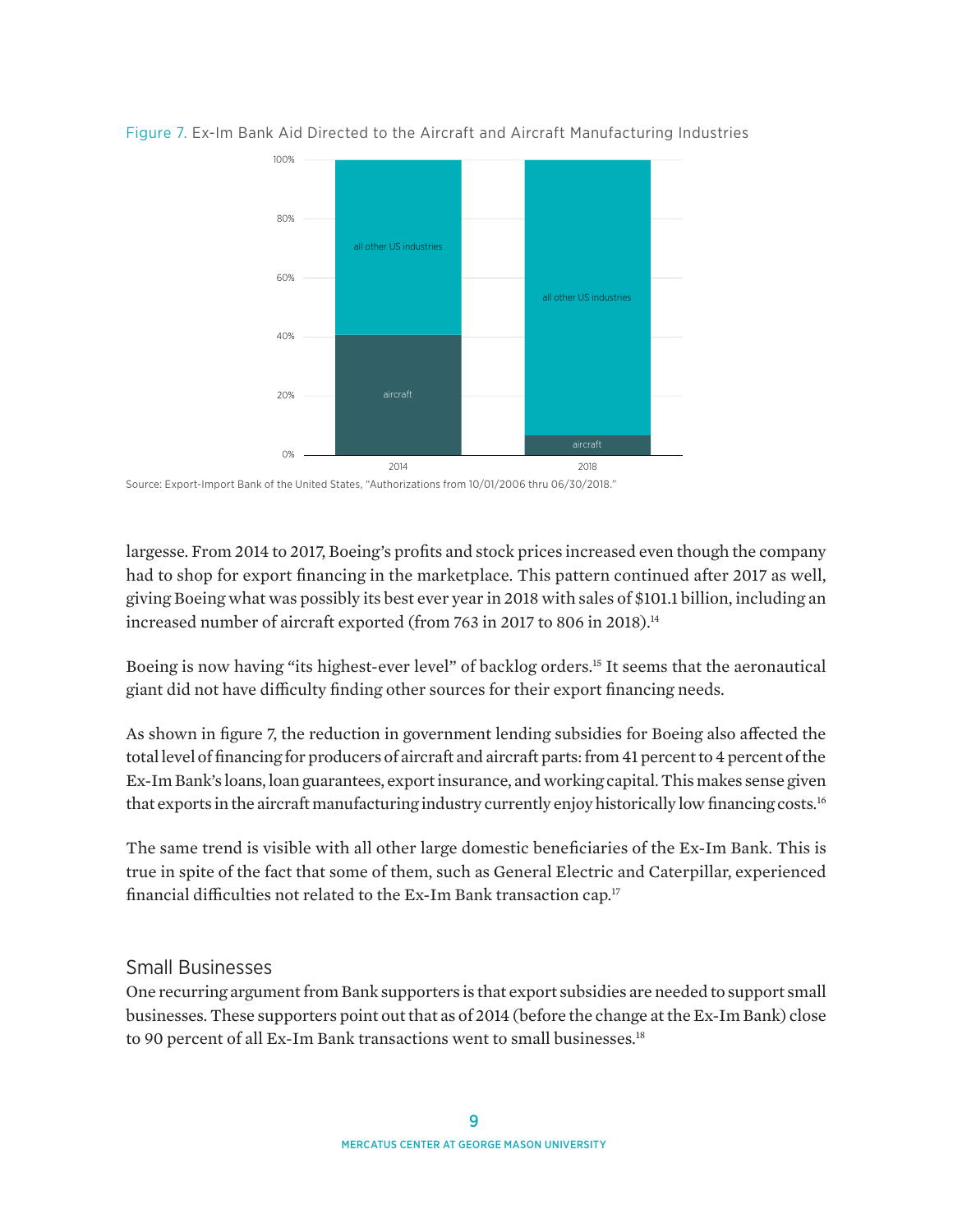

#### Figure 8. How Has the Ex-Im Bank's Aid Changed without a Quorum?

Source: Export-Import Bank of the United States, "Authorizations from 10/01/2006 thru 06/30/2018."

It is true that 3,175 of what the bank labels small companies were the recipients of 90 percent of the Ex-Im Bank *transactions*. However, commitments to small businesses are often small. Looking at the total share of the Ex-Im Bank's financial commitments going to small businesses provides a different perspective. In FY 2014, only 25 percent of Ex-Im's *financing* went to small firms (see figure 8). In the same year, the top 10 large companies received 65 percent of the Ex-Im Bank's financing, and (as stated earlier) Boeing received 40 percent.

Today, things have changed markedly. In FY 2018, small businesses benefited from 66 percent of Ex-Im Bank financing. This change is hard to reconcile with the oft-repeated defense that the Ex-Im Bank focused on small businesses when it had a quorum.

The numbers reported earlier do not imply that small businesses are actually the true recipients of what the Bank labels "small business financing." According to the data (see figure 9), in FY 2014, among the top five recipients of what the bank called small business aid were Caterpillar and Boeing! Caterpillar was the top single recipient with \$367 million and Boeing was the fourth-largest single recipient with \$37 million. It is not readily apparent what definition the Ex-Im Bank is using for "small business." However, any definition including Boeing, a multibillion-dollar company and one of the world's leading airline manufacturers, is misleading.

Four years later this situation improved. In FY 2018, without a quorum, neither of these two companies were among the top 10 recipients of small business aid from the Ex-Im Bank (see figure 10). However, Caterpillar did still receive over \$14 million in aid specifically for small businesses.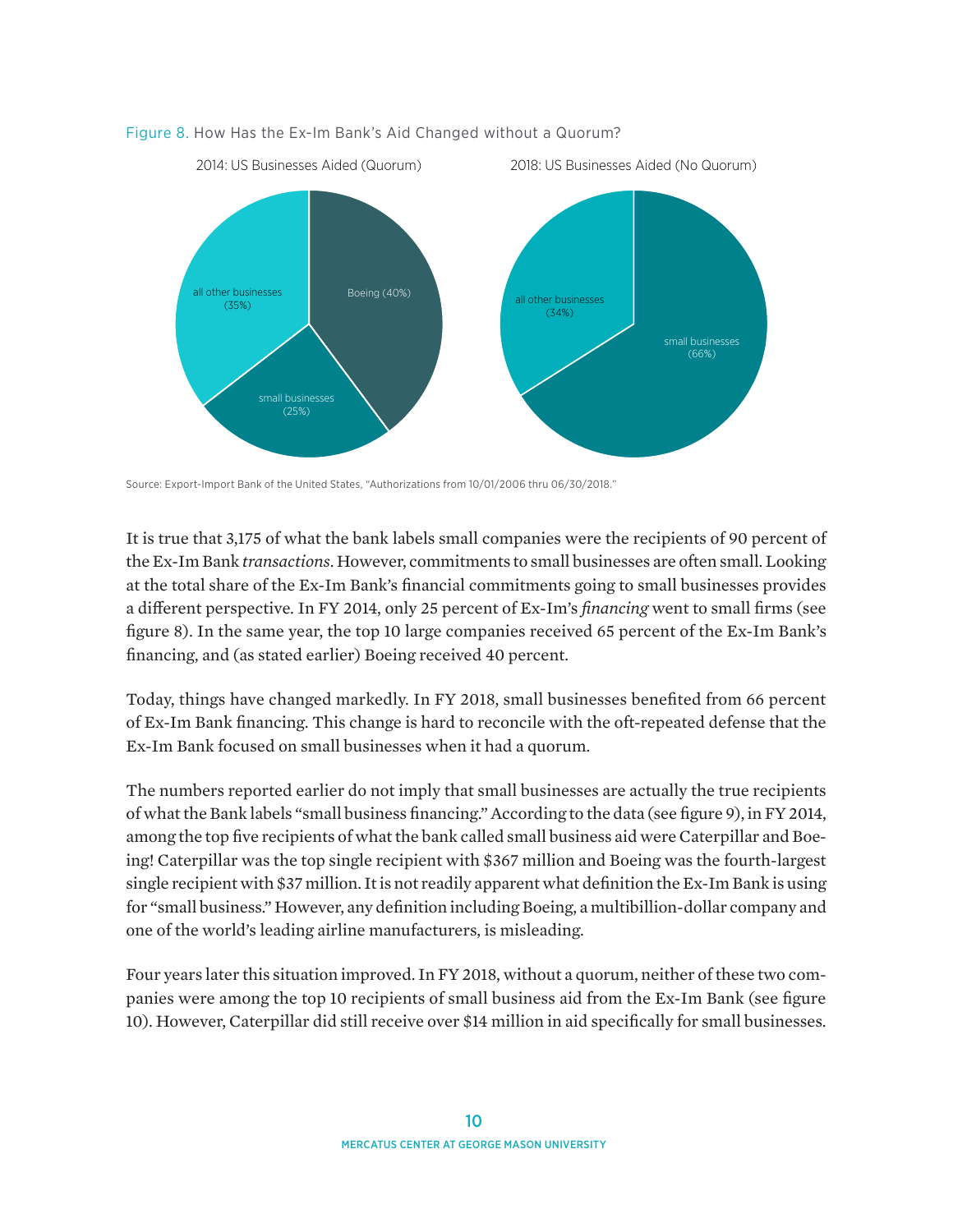

Figure 9. Top 10 Small Business Authorizations by the Ex-Im Bank in 2014 (2012 Dollars)

Sources: Export-Import Bank of the United States, "Authorizations from 10/01/2006 thru 06/30/2018"; Oregon State University, "Download Conversion Factors."

The fact that Caterpillar and other large businesses still receive financing earmarked for small businesses from the Ex-Im Bank indicates that tools have remained in place for the Bank to direct significant funding to large businesses, including through small-business financing. The shift in the Ex-Im Bank's use of small business funds away from large businesses has not come from more



Figure 10. Top 10 Small Business Authorizations by the Ex-Im Bank in 2018 (2012 Dollars)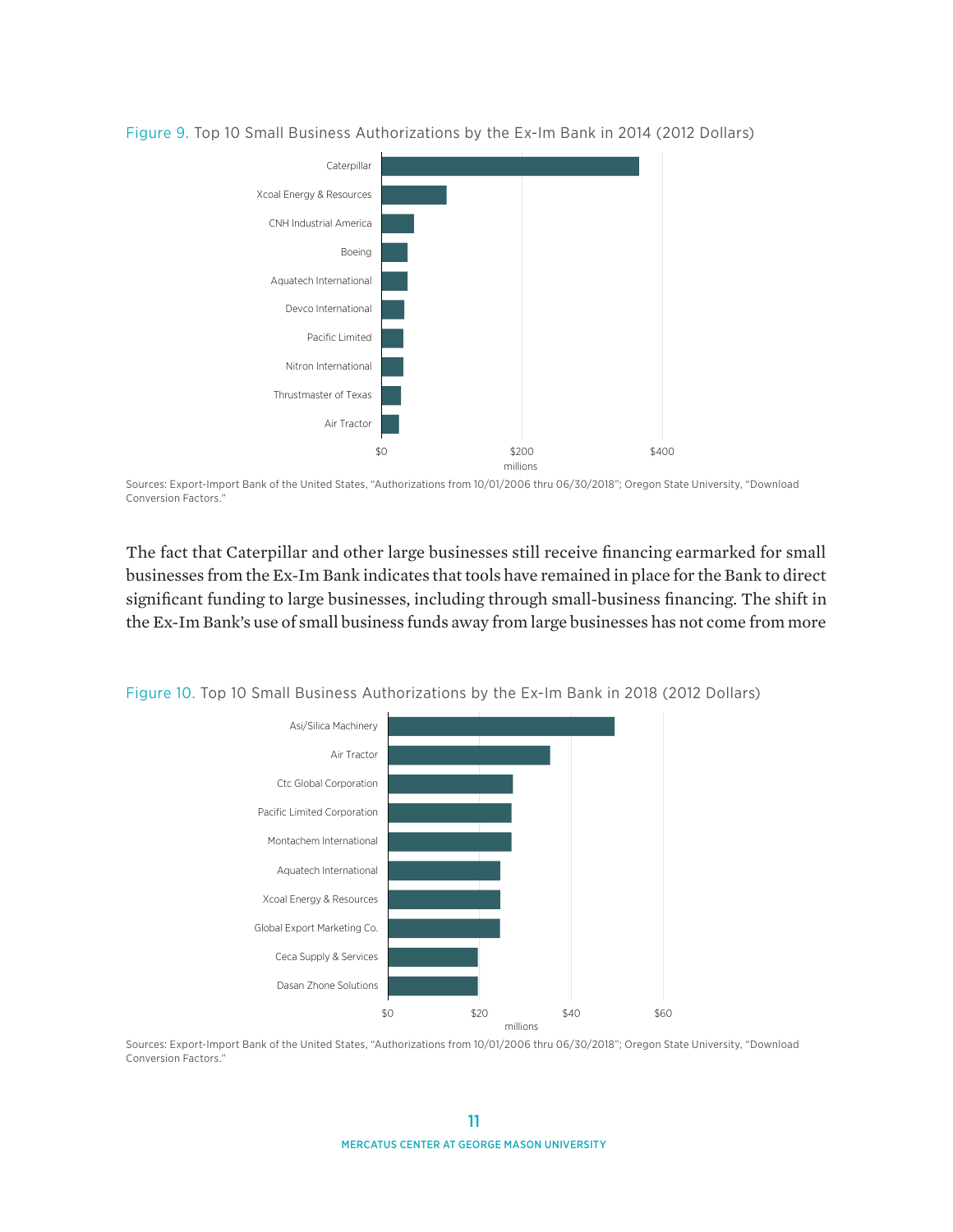responsible rules regarding small businesses. This change happened because of the dampened incentives from the decrease in the nominal cap on the Bank's actions.

The increased focus on small businesses did not come at the expense of medium-sized and large businesses. From FY 2014 through FY 2018, the portion of the Bank's financing for medium-sized and large firms (except Boeing) fell only slightly, from 35 percent to 34 percent of new financing.

## Countries Supported by the Ex-Im Bank

As the data show, three of the top foreign countries whose businesses are subsidized by the Ex-Im Bank and the cumulative amounts that firms in these countries received between FY 2007 and FY 2014 (figure 11 shows the amount of support that foreign countries received in 2014 alone) were the following:

- Mexico (\$14 billion, with \$1.6 billion of that in FY 2014 alone)
- Saudi Arabia (\$8 billion, with \$225 million of that in FY 2014 alone)
- China (\$5 billion, with \$2.3 billion of that in FY 2014 alone)

In FY 2014, the top foreign destination for US-backed Ex-Im Bank loans was China. Second was Mexico. Since the Bank lost its quorum, there has been a sharp decrease in taxpayer subsidized lending for Chinese firms that buy American exports: from 11 percent of the Ex-Im Bank's new financing in 2014 to only 1 percent in 2018. This means the Bank is more compliant with its own



Figure 11. Top 10 Foreign Countries receiving Ex-Im Bank Aid in 2014 (2012 Dollars)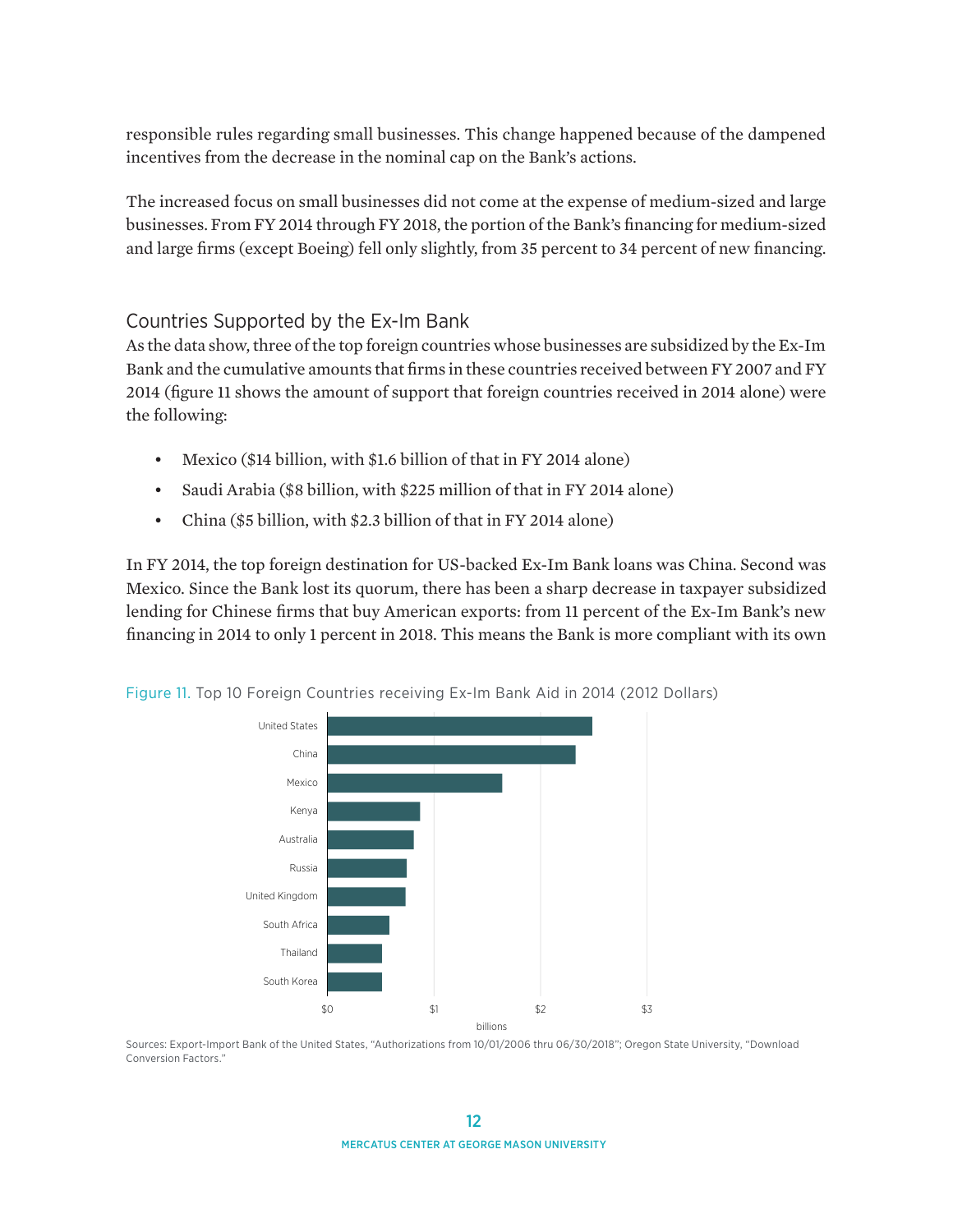charter that includes a "Marxism-Leninism" clause barring it from aiding exports to centrally planned economies.19 Again, the Bank's effect on total exports is negligible, as the inflation-adjusted value of US exports to China rose between 2014 and 2017, from \$127 billion to \$139 billion.<sup>20</sup> By 2018 this figure had fallen to only \$131 billion due primarily to the Trump administration's threat of increasing tariffs on Chinese products and China's retaliation.21

The data also show a sharp decrease in the Ex-Im Bank's lending to support exports to Mexico, even as that country remains the top foreign destination for the Bank's financing (see figure 12). In FY 2014, exports to Mexico received 8 percent of all Ex-Im Bank new financing.22 By FY 2018, this figure had fallen to 3 percent. China is the second-largest economy in the world, and Mexico is the fifteenth. Given the Bank's mission to finance "risky" exports, it makes sense that the smaller of these two economies now receives more export support than the larger.

One striking feature of the lending cap reduction is that it almost doubled the share of the Ex-Im Bank's financing directed to companies in the United States as opposed to foreign firms. With rare exceptions, all of the US companies benefited from working capital. Many of them are likely part of the supply chain of large exporters such as Boeing. From FY 2014 through FY 2018, the portion of funds with a destination of "United States" increased from 12 percent to 22 percent. It should be noted that aid to exports where the country of destination is recorded as the United States topped the list in both FY 2014 and FY 2018; something we discuss later in relation to the Bank's transparency. It can be noted for now that this usually denotes working capital for production of goods to be exported when finished.



Figure 12. Top 10 Foreign Countries Receiving Ex-Im Bank Aid in 2018 (2012 Dollars)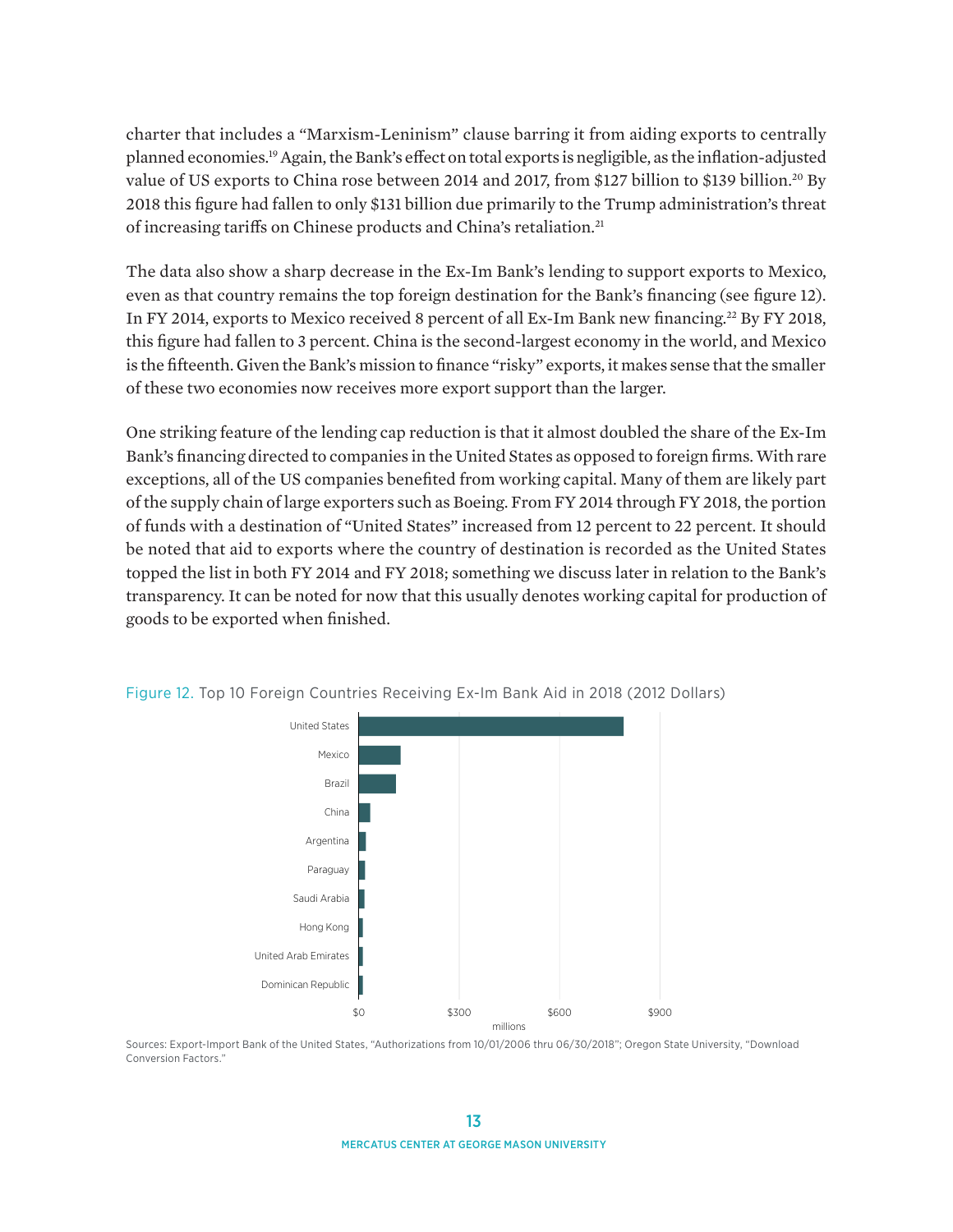

#### Figure 13. Top 10 Borrowing Companies Receiving Ex-Im Bank Aid in 2014 (2012 Dollars)

Sources: Export-Import Bank of the United States, "Authorizations from 10/01/2006 thru 06/30/2018"; Oregon State University, "Download Conversion Factors."

Until 2015, the Ex-Im Bank had been extending taxpayer-backed support to companies like Ryanair (nominally \$4 billion in guarantee loans over 10 years) and Emirates Airlines (nominally \$3.9 billion over 10 years), giving them a large competitive advantage over US domestic airlines like Delta and United.<sup>23</sup> In addition, the Ex-Im Bank subsidized, through its financing, the state-

Figure 14. Top 10 Borrowing Companies Receiving Ex-Im Bank Aid in 2018 (2012 Dollars)

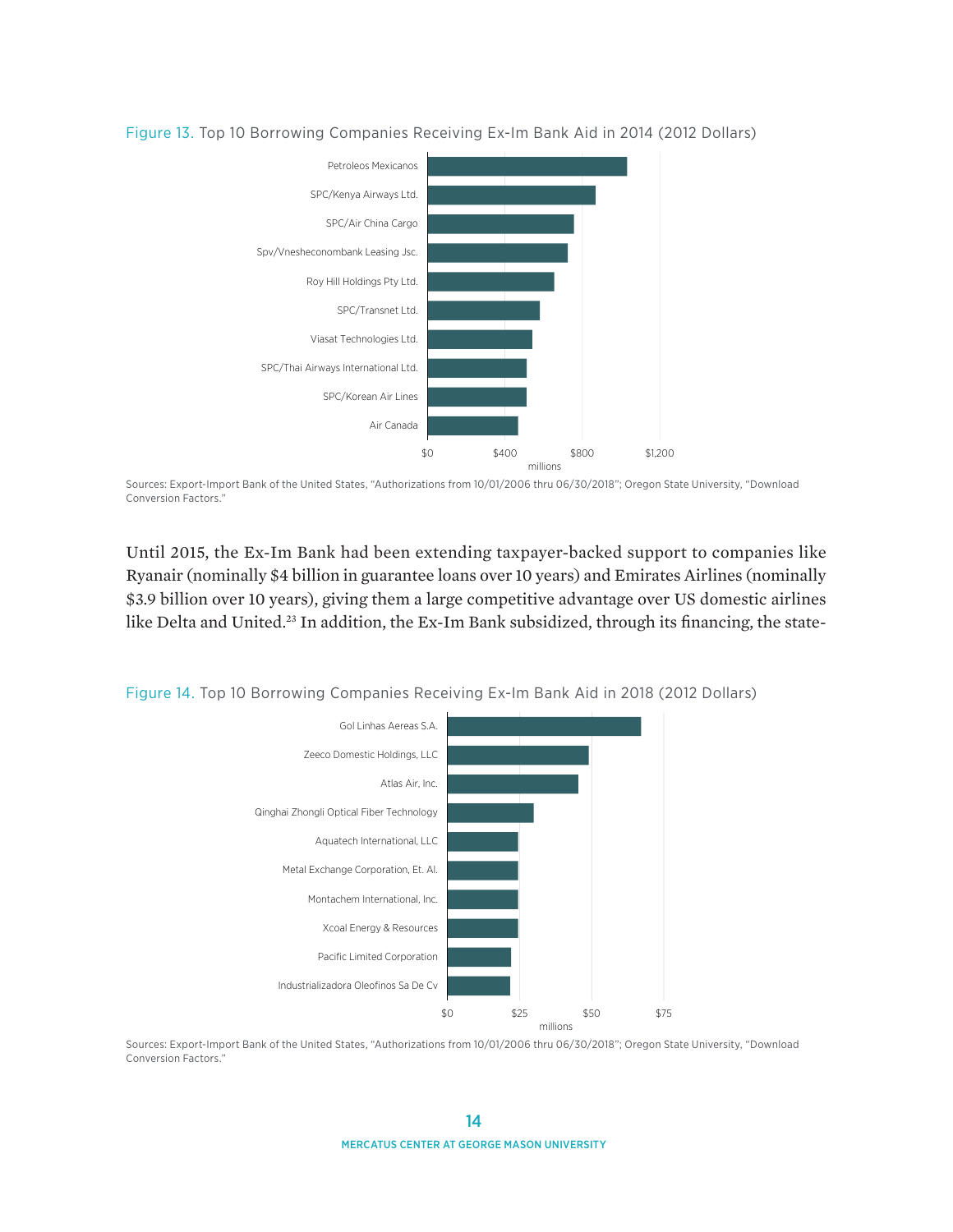owned Mexican oil company PEMEX (nominally \$9.7 billion over 10 years).

Beneficiaries of the Ex-Im Bank include wealthy foreign companies (often state owned) that are subsidized by their own governments.<sup>24</sup> Notable in this list were Mexico's giant PEMEX and Air China (see figure 13). Since the change in the Ex-Im Bank's operations, far fewer US dollars are subsidizing foreign firms in general and foreign airlines and oil and gas companies in particular (see figure 14).

### Proportion of Exports Supported by the Ex-Im Bank

As mentioned earlier, the vast majority of US exporters never sought or received financing from the Ex-Im Bank.<sup>25</sup> As shown in figure 15, in FY 2012 the Ex-Im Bank reached the height of its financing activities, authorizing \$35.8 billion in export assistance. The Bank itself estimated that this financing aided \$50 billion in exports.26 That same year, US exports of goods (excluding services) were valued at just over \$1.5 *trillion*. Therefore, at the height of its approvals, in 2012, the Ex-Im Bank supported a paltry 3.23 percent of goods exported from the United States. Notice that the numerator of this ratio is obtained from data provided by the Ex-Im Bank; consequently, however small the Bank's support is, it should be read as an optimistic measure of the Bank's effect on US exports.

By FY 2014, which is the last year during which the Ex-Im Bank operated with a quorum, the proportion of Ex-Im Bank aid had dropped to only 1.69 percent of the United States' inflationadjusted \$1.7 trillion of goods exported (using the Bank's own estimate of the value of exports



Figure 15. US Export Value Compared to Total Ex-Im Aid (2012 Dollars)

2007 2008 2009 2010 2011 2012 2013 2014 2015 2016 2017 2018

Sources: Export-Import Bank of the United States, "Authorizations from 10/01/2006 thru 06/30/2018"; International Trade Administration, "Product Profiles of U.S. Merchandise Trade with a Selected Market"; Oregon State University, "Download Conversion Factors."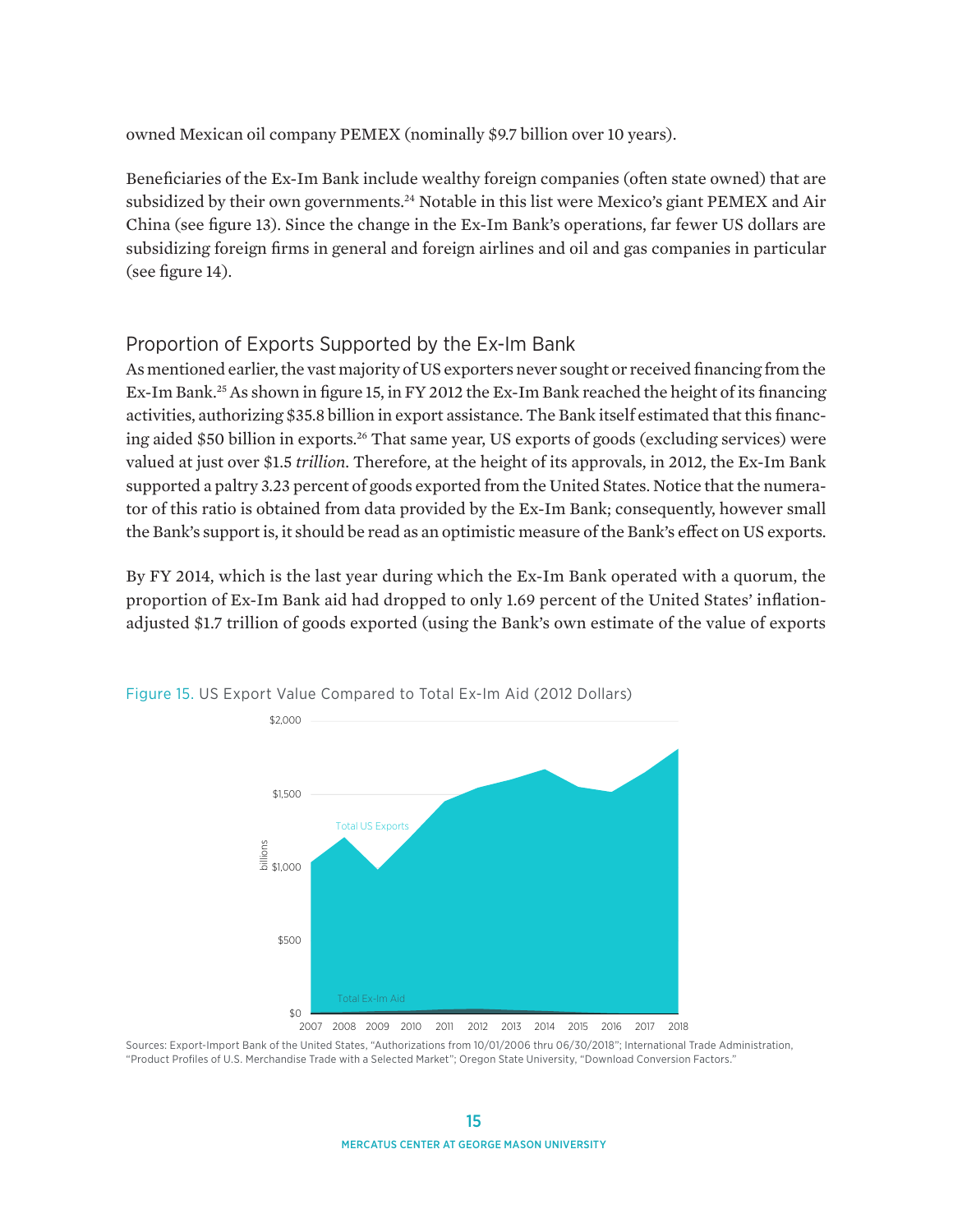supported). Both in nominal and percentage terms, Ex-Im Bank financing decreased; however, exports slightly *increased*. By the end of FY 2018, using the Bank's estimates of value of exports supported, the Ex-Im Bank's new financing had decreased by over nine-tenths from its peak to only \$3.7 billion, but total US exports were up to \$1.8 trillion, leaving only 0.4 percent supported by the Ex-Im Bank. Again, it seems that the Ex-Im Bank's financing contraction has a negligible effect on the value of US exports.

Data from the St. Louis Fed show an even smaller portion of US exports supported by the Ex-Im Bank in 2014, in 2018, and in 2012 (the latter year being the height of the bank's activity). As noted above, the ITA's trade data measures only goods, whereas the St. Louis Fed incorporates exports of both goods and services into its data. These data make clear that the largest proportion of exports the Ex-Im Bank ever supported was only 2.36 percent, in 2012. In the last year of the bank's quorum, 2014, this had already fallen to 1.16 percent, and would fall further to 0.27 percent by 2018 (all based on the estimated value of exports the Ex-Im Bank supported).

It is difficult to see how any reduction in the Ex-Im Bank's financing could have had any major effects on US exports when, on average, more than 98 percent of exports each year were never supported by the Ex-Im Bank's subsidies.

### **SECTION 3. THE STATE OF THE EXPORT CREDIT INDUSTRY**

#### Private Markets Have Filled in Ex-Im Bank's Gap

While economic theory leads one to be skeptical of the Ex-Im Bank's claims of filling a "financing gap," the Bank's decreasing role in financing exports provides concrete evidence that there was no gap in the first place. Private insurers are set to come into the export market, and since the Ex-Im Bank's quorum was lost in 2015, those insurers have created new ways of doing so. The Ex-Im Bank, like most government agencies, is slow to change. On the other hand, private banks have the flexibility to develop new methods to reduce the costs of insuring exports for both large and small exporters.

In FY 2014, before the loss of its quorum, the aid directed to Boeing was nominally valued by the Ex-Im Bank at over \$8 billion.<sup>27</sup> By FY 2018, with no quorum in place, the amount of this aid had fallen to zero. Given the claim that the Ex-Im Bank is "filling a financing gap," one should expect that Boeing would not be able to find the lost \$8 billion in export financing without the Ex-Im Bank. Instead, Boeing is, in its own words, "attracting new capital and innovative ways to access new financial markets."

Since 2015, the year the Ex-Im Bank lost its quorum, Boeing has worked with outside investors, such as Marsh and McLennon, to set up an entirely new financing company for its products. This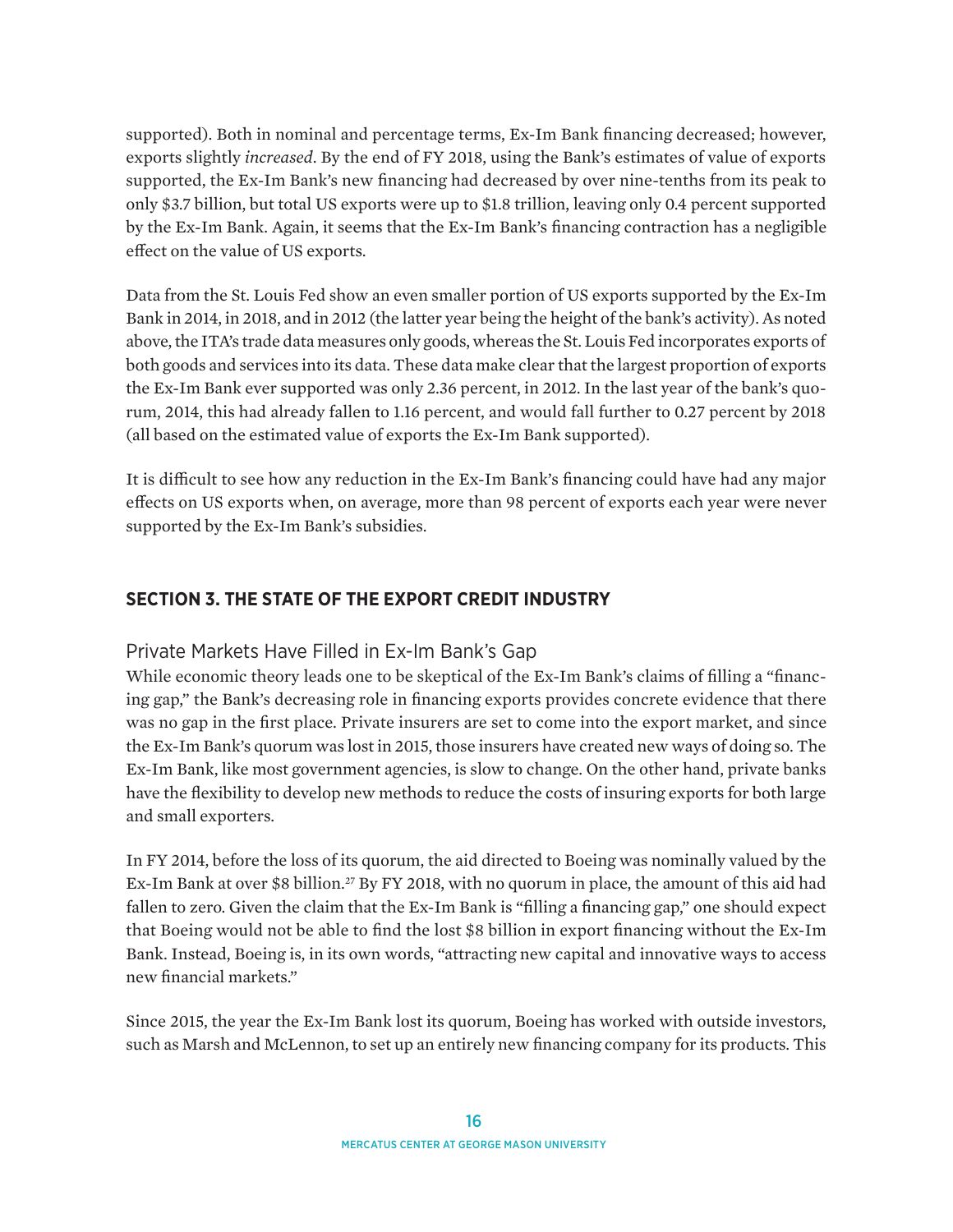new organization is called the Aircraft Finance Insurance Consortium, and it offers aircraft nonpayment insurance.28 To be viable, this initiative must convince a court that it did not steal the business model from Xavian Holdings, who is suing Boeing and Marsh.29 Not only was there no gap in financing, there was immediate *competition* to fill what Ex-Im once supplied for Boeing's financing needs. Boeing's own market outlook is that "airlines and lessors are expected to have some of their lowest historical costs of financing."30

The 40 percent of the Ex-Im Bank's aid directed to Boeing in FY 2014 was not the only aid the private market replaced. One example of private sector aid moving in for small businesses is a new project by seven international banks to create a standardized digital platform for export insurance. Twenty more banks and 60 corporations are participating in the development and are ready to join.<sup>31</sup> The platform is intended to reach new businesses and reduce the costs of providing export financing. This response is explained in part by the fact that industry representatives cite the United States as a prime area for expansion owing to how little export insurance is used in the United States.32 Only 3 percent of US businesses opt for export insurance when it is available, as opposed to 15 percent of European businesses.

Additionally, in 2018, insurers petitioned the federal government to pass the Government Risk and Taxpayer Exposure Reduction ("GRATER") Act of 2018, which would transfer insurance exposure from numerous parts of the federal government, including the Ex-Im Bank, to private insurers.<sup>33</sup>

Requests from private business to take a larger role in trade finance make sense given the expansion of trade-credit insurance companies in the United States in recent years, such as those of Euler Hermes and Markel. In 2017, Euler Hermes began working with Flowcast, an artificial intelligence and financial technology company, to develop new ways of providing credit insurance digitally.34 Markel, another large credit insurer, has expanded into Chicago to increase the company's access to middle America. Markel's trade insurance began in the last year of the Ex-Im Bank's quorum (2014) and "has grown into a successful business focusing on a broad range of specialist products."35

This influx of private financiers as the Ex-Im Bank has withdrawn provides evidence that the Ex-Im Bank had been crowding out private alternatives, and further supports the notion that the market gap was either nonexistant or smaller than the Ex-Im Bank's proponents believed.

#### **SECTION 4. TRANSPARENCY**

The Ex-Im Bank's financial reporting has grown more ambiguous since 2014.<sup>36</sup> Specifically, the Bank has become even less transparent in reporting the countries to which its clients export, the products those companies export, the exporters' home states, and the primary borrowers.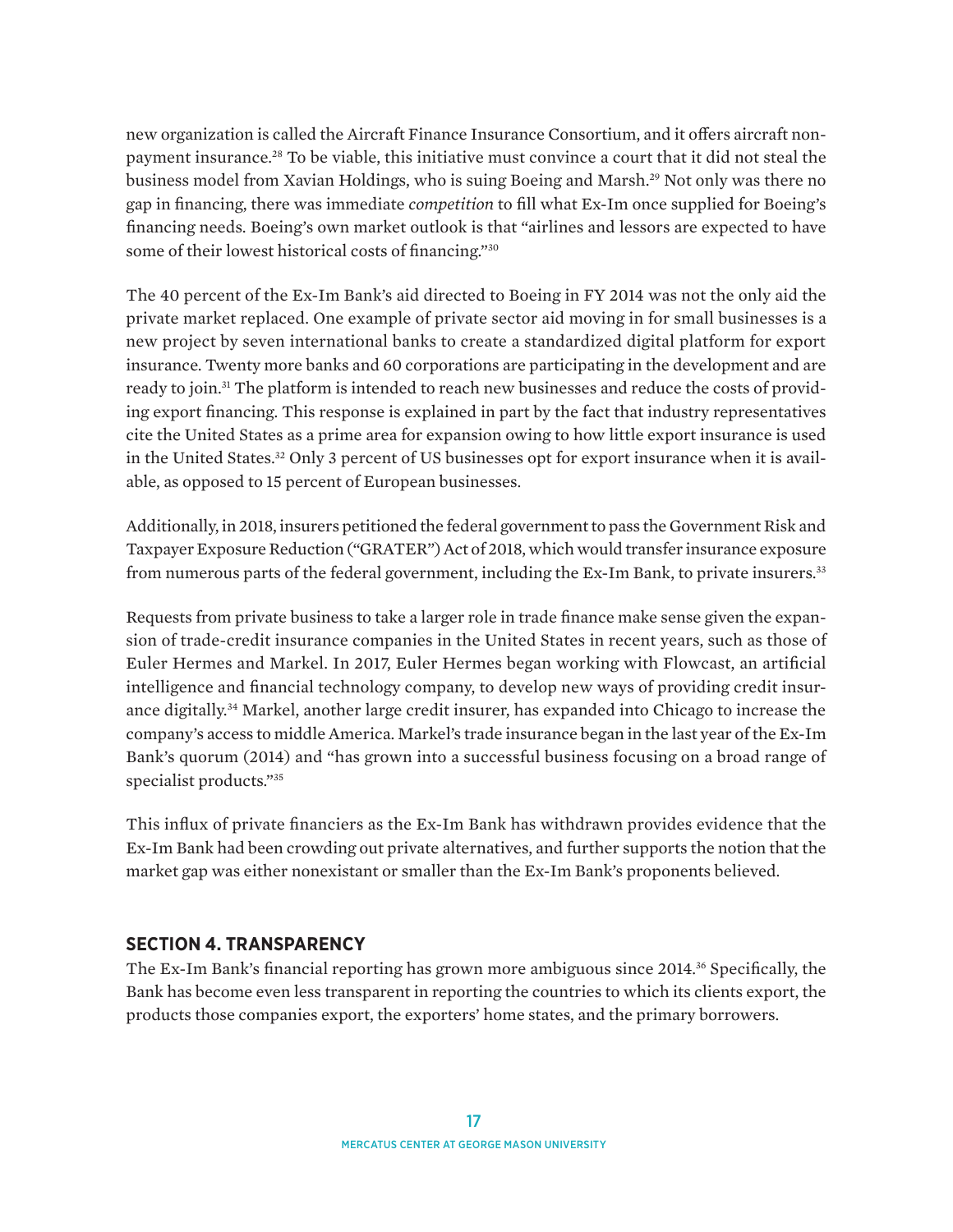

#### Figure 16. Ambiguous Reporting from the Ex-Im Bank: FY 2014

We note however that two categories of data have been reported more accurately in the period examined: currently, the Ex-Im Bank explicitly lists the primary lender and primary exporter on all transactions.

In FY 2014 the portion of Ex-Im Bank aid directed to exports to "Multiple – Countries" or a "Private Export Funding Corp." was 24 percent of all financing provided (see figure 16). By FY 2018,



Figure 17. Ambiguous Reporting from the Ex-Im Bank: FY 2018

Source: Export-Import Bank of the United States, "Authorizations from 10/01/2006 thru 06/30/2018."

Source: Export-Import Bank of the United States, "Authorizations from 10/01/2006 thru 06/30/2018."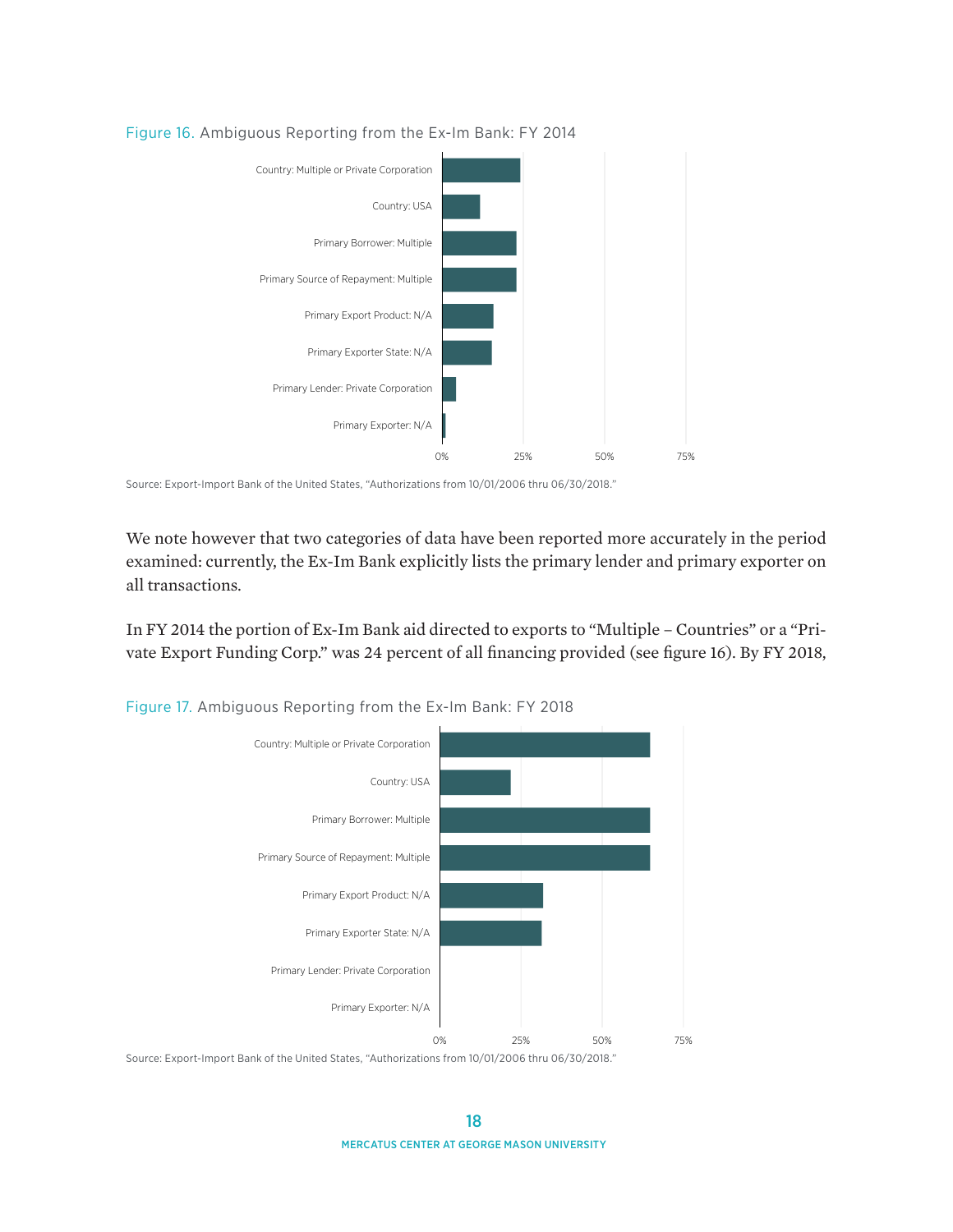the percentage of such financing had risen to 65 percent of all of the Ex-Im Bank's export financing (see figure 17). When nearly two-thirds of all aid has unclear reporting about where those exports are going, it makes impossible a clear understanding of the Ex-Im Bank's financing. This lack of clarity creates problems for assessing the Bank's compliance with US sanctions on countries such as Iran and North Korea. Also, it has become more difficult to assess the Bank's consistency in following its own rules, including limitations on financing importers in centrally planned economies. Additionally, the opaque records leave the public wondering how much of its financing supports foreign firms that are subsidized by their own government.

Another transparency issue is that the portion of aid for "exports" that were not actually leaving the country increased. As mentioned earlier, between FY 2014 and FY 2018, the portion of Ex-Im Bank financing to exports for which the US was the destination nearly doubled from 12 percent to 22 percent. With a total of 90 percent of the Ex-Im Bank's funds either not revealing clearly the export destinations or listing the US as the export destination, any information regarding where the bank directs its funds should be looked at skeptically.

There are two main problems with aiding exports to the United States. First, an American company selling to an American buyer is neither an exporter nor an importer, and the Ex-Im Bank should play no role in any such transactions. Second, even if exports to the United States were within the realm of the Bank's financing, the United States is one of the least, if not the least risky jurisdiction in which goods are shipped and sold; thus, Ex-Im Bank activity here still would violate the Bank's mission to support only exports made to risky jurisdictions.

The Ex-Im Bank's increase in its use of the terms "Multiple – Countries" and "Private Export Funding Corp." to describe the destination of subsidized exports has followed the same pace as the use of the terms "Multiple – Borrowers" and "Multiple – PSOR" (Primary Source of Repayment) in the Bank's reporting on who has borrowed the money that the Bank is insuring and who is responsible for repaying the loans. Ambiguity in reporting on borrowers and sources of repayment rose from 23 percent to 65 percent in the four years between FY 2014 and FY 2018. That all four of those rates rose in similar proportions owes to the fact that all of these terms are frequently used in the Ex-Im Bank's export insurance program, which has come to dominate the bank's actions since the loss of quorum.<sup>37</sup>

The export insurance program has a history of using vague terms. As this program has become the most dominant one at the Ex-Im Bank since its loss of a quorum (see figure 18), these vague terms have come to dominate the bank's records as well.

Ambiguity also increased in the Ex-Im Bank's records about what kind products their financing supports. In the same time period, from FY 2014 to FY 2018, use of the term "N/A" regarding the product in question has doubled from 16 percent to 32 percent of the Ex-Im Bank's actions. This ambiguity complicates any conclusions regarding how diversified the Ex-Im Bank's investments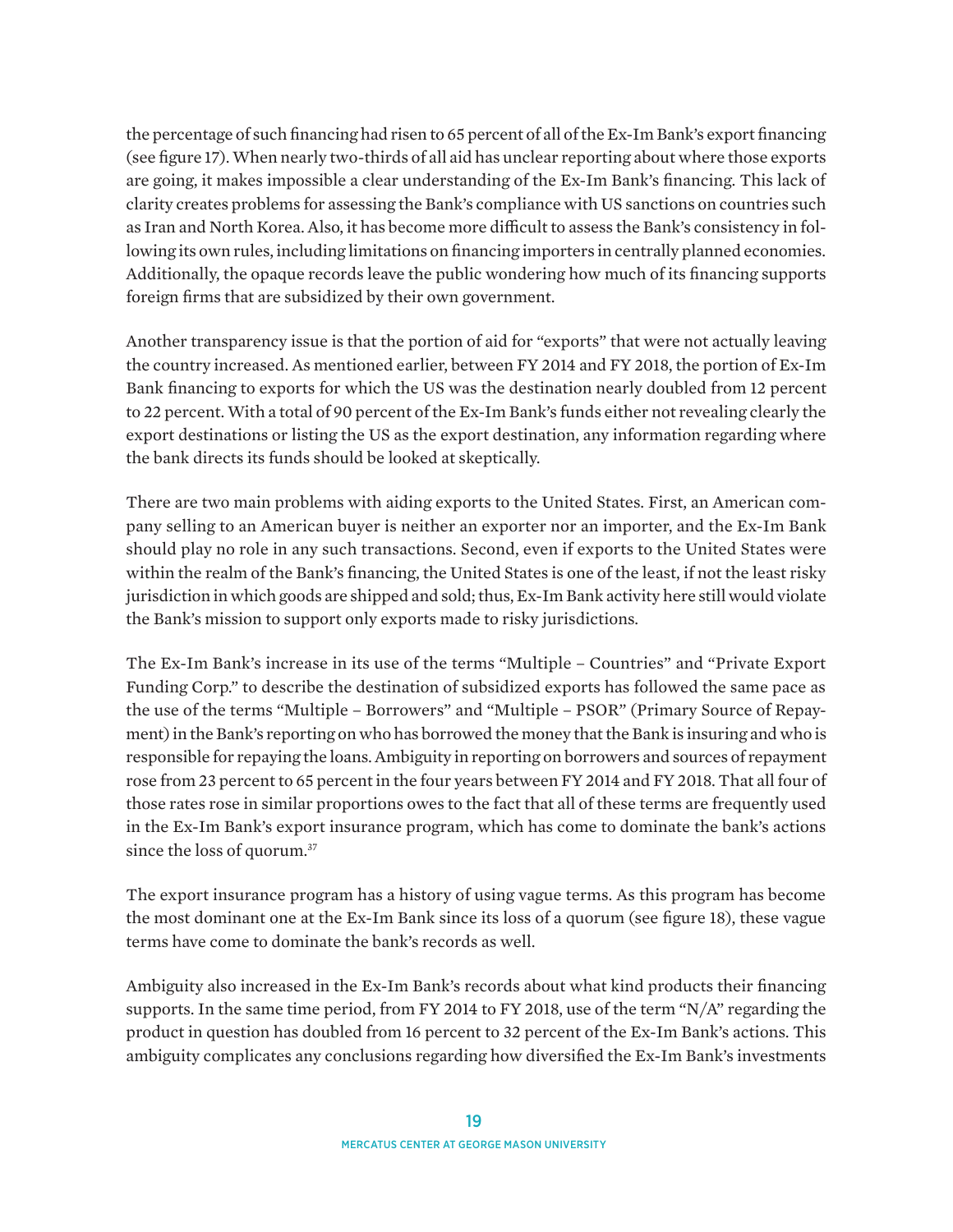

Figure 18. Portion of Ex-Im Bank Funds Directed to Each Ex-Im Bank Program, 2007 through 2018

are and makes even more difficult the task of determining if the industries being helped are actually in need of aid.

In a similar fashion, ambiguous reporting about which US state an exporter is based in has increased over the period examined. In FY 2014, exporters in the State of Washington received more aid from the Ex-Im Bank than did exporters in any other state or the "N/A" category. This is because Boeing is headquartered in Washington and Boeing was the largest recipient in FY 2014 by a nominal margin of \$7 billion. However, that year "N/A" still ranked second as the origin of exports for 15 percent of all Ex-Im Bank financing. By FY 2018, "N/A" was at the top of the list, having more than doubled to 31 percent of all Ex-Im Bank actions.

A few simple changes in reporting would improve transparency. The Ex-Im Bank should start listing the countries or business involved wherever it currently reports "Multiple." For example, if the PSOR would be recorded as "Multiple – PSOR," then the companies responsible for repayment should be listed. Additionally, "Private Export Funding Corp." should no longer be used for specifying the different countries to which American exports are directed. Instead, the list should name each country in question.

Furthermore, the United States is not an export destination for US exports. Working capital provided to suppliers of exporters, such as American manufacturers of parts for Boeing, should report the ultimate destination of the product in question, not the next stop it will make in the United States. Lastly, the use of " $N/A$ " in the Ex-Im Bank's reporting should be strictly limited. While this term might be the correct or accurate term to use in certain specific situations, its broad use

<sup>2007</sup> 2008 2009 2010 2011 2012 2013 2014 2015 2016 2017 2018 Source: Export-Import Bank of the United States, "Authorizations from 10/01/2006 thru 06/30/2018."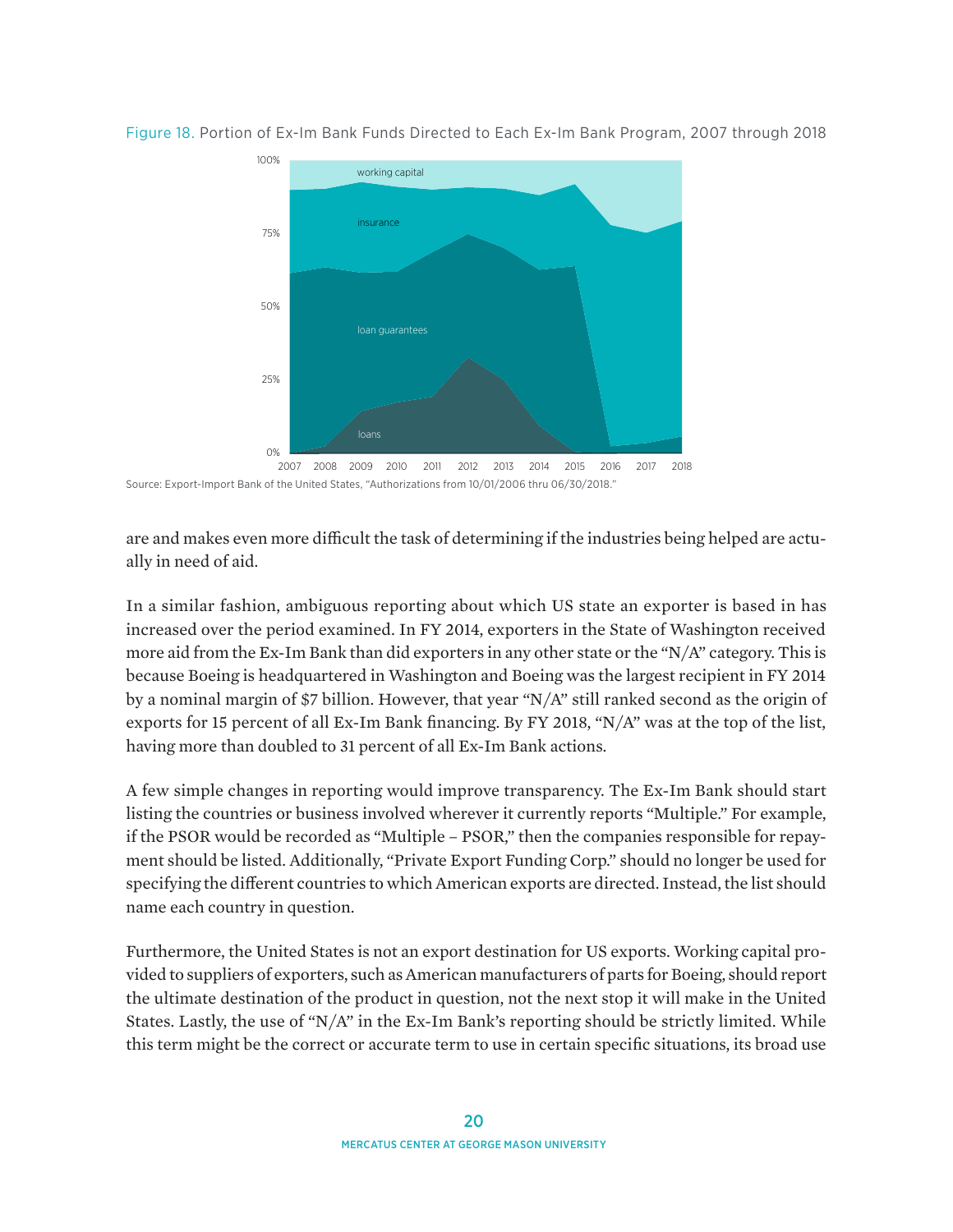obfuscates the bank's actions. In particular, the use of " $N/A$ " with regard to which industries the exports in question come from and where in the United States that export originated should be ended entirely. All US exports are in some industry and come from some US state or territory.

#### **CONCLUDING REMARKS**

In view of the expiration of the Ex-Im Bank's authorization in September of 2019, legislators should look closely at the current performance of the bank under a board of directors without quorum.

Since the loss of quorum, the Bank has shifted its focus from large businesses to small ones. Instead of a few large companies representing the majority of the Ex-Im Bank's financing, aid to small businesses is now dominant. Meanwhile, the prior large beneficiaries are nevertheless finding financing, and new methods are being created to serve these companies.

Importantly, Ex-Im Bank exposure to risk is down from its peak. This means US taxpayers are less exposed to the bank's credit risk. Also, the share of the Bank's portfolio with foreign firms that themselves receive subsidies from their own governments has decreased. What's more, the Ex-Im Bank has had a negligible effect on total US exports.

It is important to note, as mentioned earlier, that the changes we examined in this brief correspond exclusively to the \$10 million cap. No other rules have changed at the Ex-Im Bank. The moment a third member is assigned to its board, this restriction will be removed.

We reiterate that our preferred policy is to let this agency finally expire in September 2019. Our foregoing analysis shows that the lending cap has had the effect of better aligning the Ex-Im Bank's performance with its charter, and it would seem prudent to make it standard policy should the bank be reauthorized.

## **ABOUT THE AUTHORS**

Veronique de Rugy is a senior research fellow at the Mercatus Center and a nationally syndicated columnist. Her primary research interests include the US economy, the federal budget, homeland security, taxation, tax competition, and financial privacy. She received her MA in economics from the Paris Dauphine University and her PhD in economics from the Pantheon-Sorbonne University.

Justin Leventhal is a Research Associate for Economic Institutions and Growth at the Mercatus Center at George Mason University. His research currently focuses on government favoritism towards selected businesses in relation to the Export-Import Bank.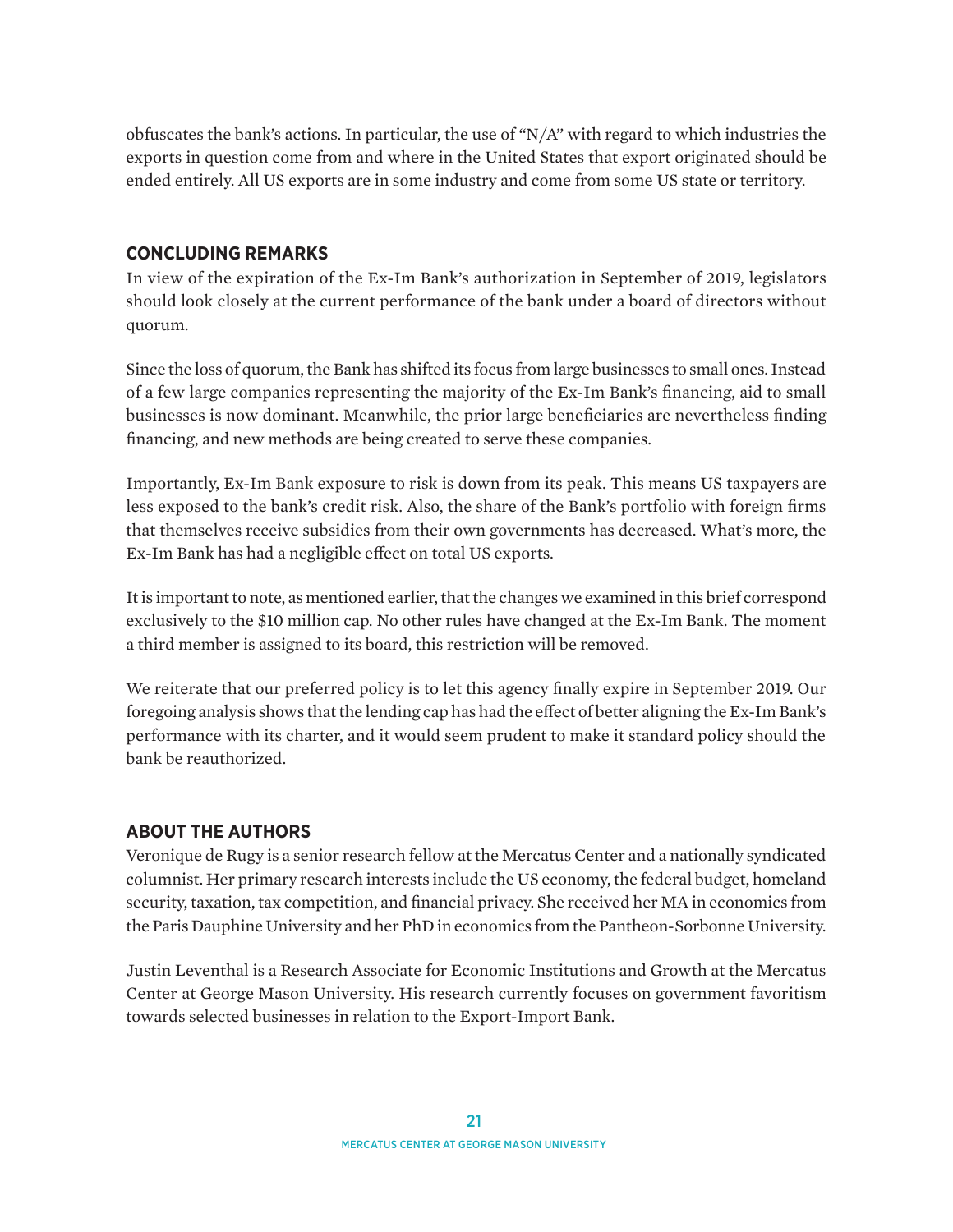#### **NOTES**

- 1. Veronique de Rugy, Nita Ghei, and Michael Wilt, "Should the US Export-Import Bank Be Reauthorized?" (Economic Perspectives, Mercatus Center at George Mason University, July 28, 2015).
- 2. Congressional Budget Office, *Fair-Value Estimates of the Cost of Selected Federal Credit Programs for 2015 to 2024*, May 2014.
- 3. Export-Import Bank of the United States, *The Charter of the Export-Import Bank of the United States*, February 29, 2016, 9.
- 4. "Obama Administration Pledges to Double U.S. Exports in 5 Years," *Quality Magazine*, February 12, 2010.
- 5. Zachary A. Goldfarb, "Candidate Obama, Echoing Tea Party, Called Ex-Im Bank 'Little More Than a Fund for Corporate Welfare,'" *Washington Post*, June 26, 2014.
- 6. John R. Bolton, "A Reaganesque Solution to the Ex-Im Bank Dilemma," *Washington Times*, May 26, 2015.
- 7. Andrew Ackerman, "White House, In Shift, Pushes to Revive U.S. Export-Import Bank," *Wall Street Journal*, June 14, 2018.
- 8. US Chamber of Commerce, "Trade Numbers Add Up to Export Policy Need, Full Funding for Ex-Im Bank Vital to U.S. Trade," press release no. 01-27, February 20, 2001, [https://www.uschamber.com/press-release/trade](https://www.uschamber.com/press-release/trade-numbers-add-export-policy-need-full-funding-ex-im-bank-vital-us-trade) [-numbers-add-export-policy-need-full-funding-ex-im-bank-vital-us-trade.](https://www.uschamber.com/press-release/trade-numbers-add-export-policy-need-full-funding-ex-im-bank-vital-us-trade)
- 9. Federal Reserve Bank of St. Louis, "Real Exports of Goods and Services," March 28, 2019, [https://fred.stlouisfed](https://fred.stlouisfed.org/series/EXPGSCA) [.org/series/EXPGSCA.](https://fred.stlouisfed.org/series/EXPGSCA)
- 10. Daniel Griswold, personal communication to authors.
- 11. Census Bureau, *U.S. Trade in Goods and Services Balance of Payments (BOP) Basis*, March 27, 2019.
- 12. Veronique de Rugy, "Public Data Suggest Ex-Im Bank Is Not for Everyone," Mercatus Center at George Mason University, September 30, 2014.
- 13. Veronique de Rugy, "Export-Import Is Still Boeing's Bank," Mercatus Center at George Mason University, March 3, 2015.
- 14. Charles Lane, "Can a Bitter Policy Argument Be Settled by the Real World? For Once, Yes.," *Washington Post*, February 4, 2019.
- 15. Timothy P. Carney, "With 'Boeing's Bank' Dormant, Private Sector Steps in to Provide 'Robust' Financing," *Washington Examiner*, March 20, 2018.
- 16. Boeing, *Current Aircraft Finance Market Outlook: 2019*, 2018.
- 17. From 2014 through 2018, General Electric enjoyed increased revenues as well, and Caterpillar's stock price rose, even though both Caterpillar and General Electric (GE) have been in the news recently owing to fiscal concerns. In 2018, GE had a particularly bad year, losing stock value and its place on the Dow Jones Industrial Average; however, this decline was the result of GE's own poor decisions, not its lack of export funding. Bad timing on business deals and an overly complex business has led to GE's decline in the past few years at the same time that its competitors are thriving. Even considering the decline that took place between 2017 and 2018, GE's revenue was still more than \$4 billion greater in 2018 than in the last year of the Ex-Im Bank's quorum, 2014. Despite reports of a decline in Caterpillar's stock in the beginning of 2019, largely owing to tariff disputes with China as opposed to a lack of funds from the Ex-Im Bank, Caterpillar's stock price was still 31 percent higher at the end of January 2019 than at the end of December 2014. See Nasdaq, "Caterpillar, Inc. Common Stock Historical Prices," accessed March 19, 2019,<https://www.nasdaq.com/symbol/cat/historical>.
- 18. US House Committee on Financial Services, "The Ex-Im Bank: Back in Business," accessed March 19, 2019, [https://](https://financialservices.house.gov/issues/extending-import-export-bank-charter.htm) [financialservices.house.gov/issues/extending-import-export-bank-charter.htm.](https://financialservices.house.gov/issues/extending-import-export-bank-charter.htm)
- 19. Export-Import Bank of the United States, *The Charter of the Export-Import Bank of the United States*, 20–22.